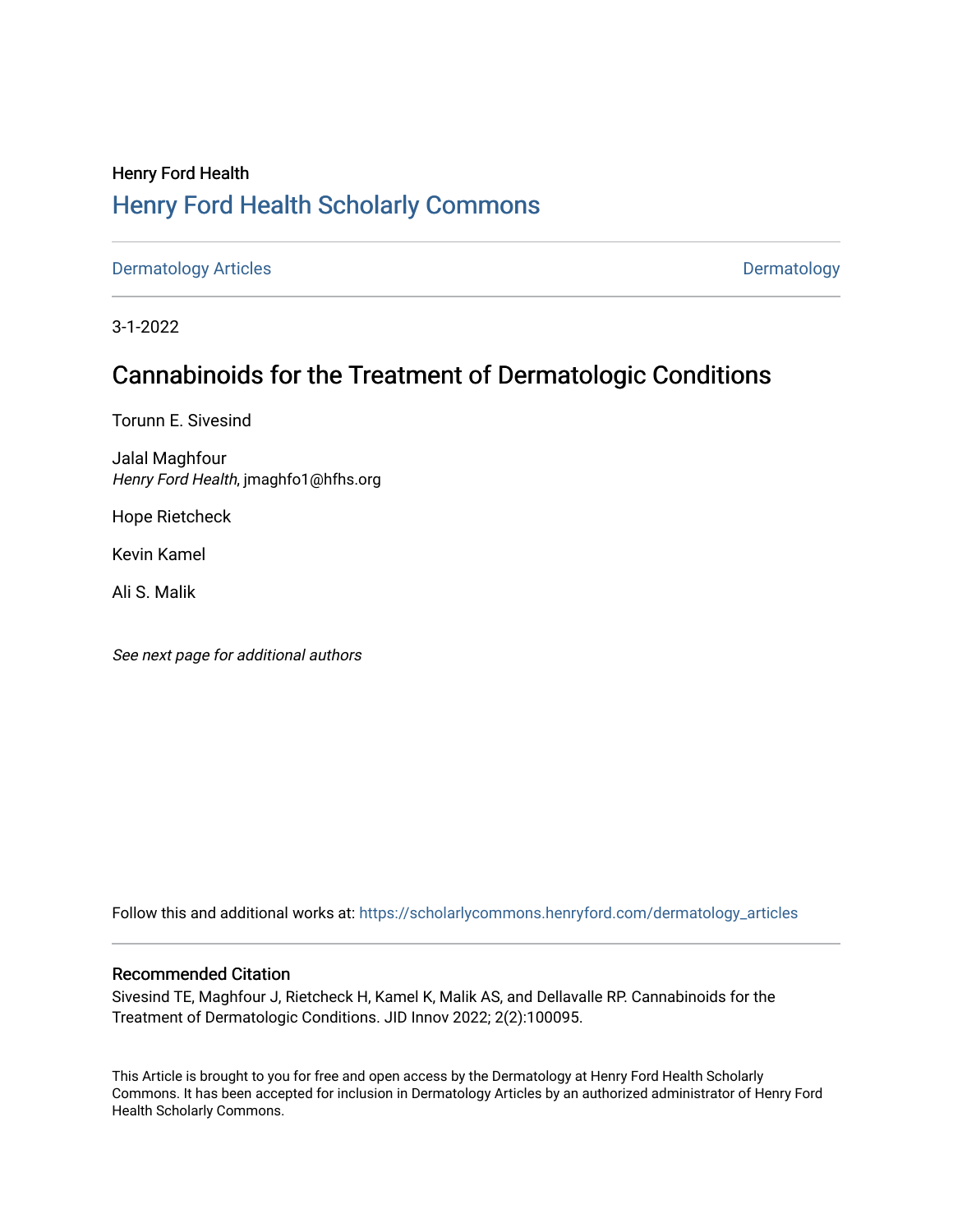# Authors

Torunn E. Sivesind, Jalal Maghfour, Hope Rietcheck, Kevin Kamel, Ali S. Malik, and Robert P. Dellavalle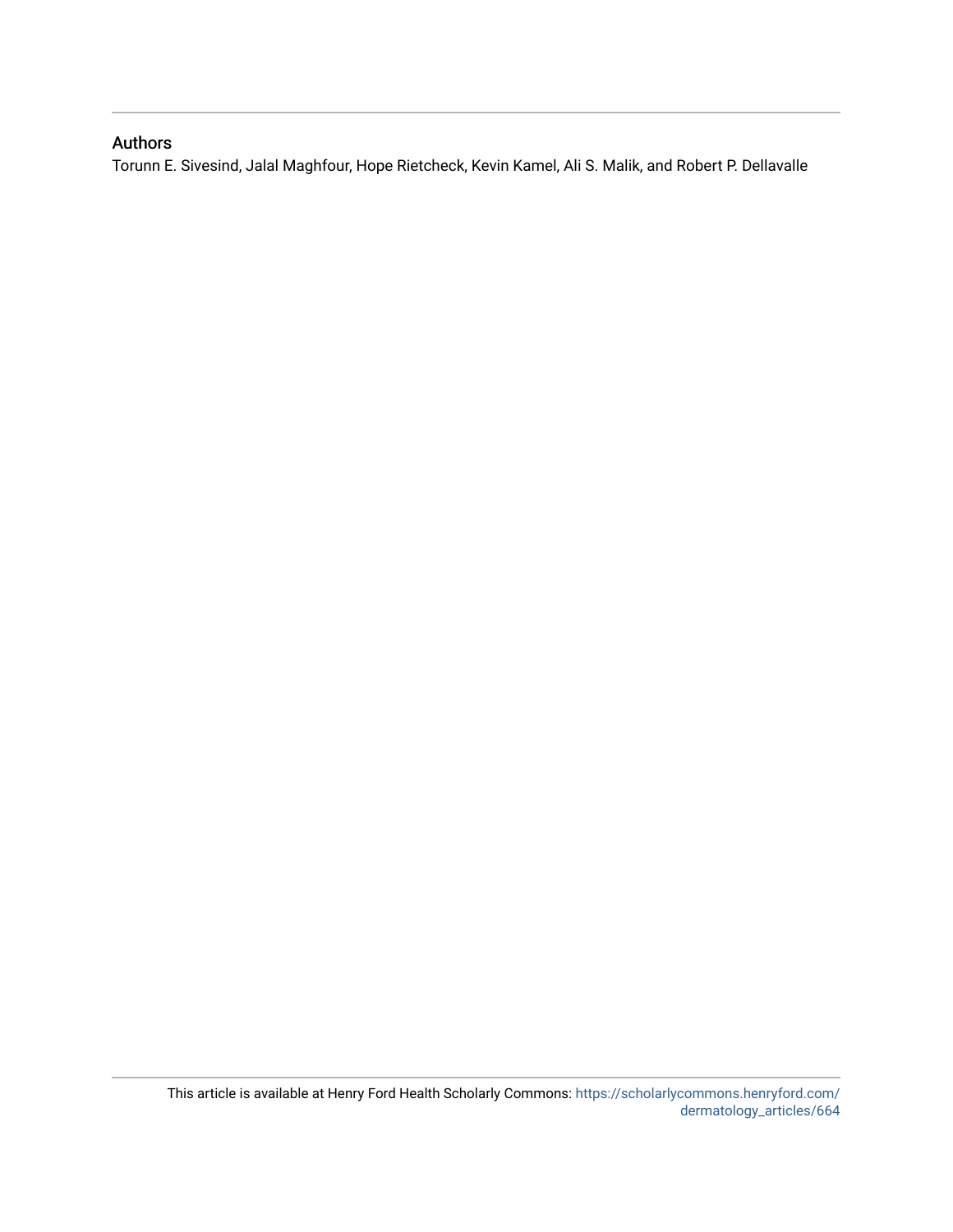# Cannabinoids for the Treatment of Dermatologic Conditions



Torunn E. Sivesind<sup>1,[6](#page-2-1)</sup>, Jalal Maghfour<sup>2[,6](#page-2-1)</sup>, Hope Rietcheck<sup>1</sup>, Kevin Kamel<sup>[3](#page-2-3)</sup>, Ali S. Malik<sup>[4](#page-2-4)</sup> and Robert P. Dellavalle $1,5$  $1,5$  $1,5$ 

In recent years, cannabinoid (CB) products have gained popularity among the public. The antiinflammatory properties of CBs have piqued the interest of researchers and clinicians because they represent promising avenues for the treatment of autoimmune and inflammatory skin disorders that may be refractory to conventional therapy. The objective of this study was to review the existing literature regarding CBs for dermatologic conditions. A primary literature search was conducted in October 2020, using the PubMed and Embase databases, for all articles published from 1965 to October 2020. Review articles, studies using animal models, and nondermatologic and pharmacologic studies were excluded. From 248 nonduplicated studies, 26 articles were included. There were 13 articles on systemic CBs and 14 reports on topical CBs. Selective CB receptor type 2 agonists were found to be effective in treating diffuse cutaneous systemic sclerosis and dermatomyositis. Dronabinol showed efficacy for trichotillomania. Sublingual cannabidiol and  $\Delta$ -9-tetrahydrocannabinol were successful in treating the pain associated with epidermolysis bullosa. Available evidence suggests that CBs may be effective for the treatment of various inflammatory skin disorders. Although promising, additional research is necessary to evaluate efficacy and to determine dosing, safety, and long-term treatment guidelines.

JID Innovations (2022);2:100095 [doi:10.1016/j.xjidi.2022.100095](https://doi.org/10.1016/j.xjidi.2022.100095)

#### INTRODUCTION

For many centuries, at least as early as BC 500, cannabis has been widely used as an herbal medicine for the treatment of insomnia and gastrointestinal disorders, as an anesthetic agent, and for religious practices ([Zuardi, 2006\)](#page-13-0).

<span id="page-2-5"></span><span id="page-2-1"></span> $6$ These authors contributed equally to this work.

Correspondence: Robert P. Dellavalle, Dermatology Service, Rocky Mountain Regional VA Medical Center, U.S. Department of Veterans Affairs, Colorado School of Public Health, Room E1-342, 1700 North Wheeling Street, Aurora, Colorado 80045, USA. E-mail: [robert.dellavalle@cuanschutz.](mailto:robert.dellavalle@cuanschutz.edu) [edu](mailto:robert.dellavalle@cuanschutz.edu)

In the 19th century, investigation into the pharmacokinetics of the active constituents of cannabis, the cannabinoids (CBs), began to shed light on their potential application in modern medicine [\(Zuardi, 2006\)](#page-13-0). In recent years, there has been an increase in both preclinical and clinical studies exploring the use of CBs for the treatment of dermatologic conditions ([Eberlein et al., 2008](#page-13-1); Ständer et al., 2006; [Yuan](#page-13-3) [et al., 2014\)](#page-13-3).

Given the increasing availability and popularity of CBcontaining skincare products and the increase in clinical studies regarding the role of CBs in the treatment of dermatologic conditions, we aimed to review the existing evidence on the use of CBs for the treatment of dermatologic conditions. To orient the reader, we first provide an overview of CB classes, biological pathways, and mechanistic details as follows.

CBs represent a diverse class of chemicals that share structural and biologic similarities with the psychoactive compound delta-9-tetrahydrocannabinol ( $\Delta^9$ -THC), which is derived from Cannabis sativa [\(Eagleston et al., 2018\)](#page-13-4).

There are three main classes of CBs: phytocannabinoids (derived from the C. sativa plant), endocannabinoids (endogenously produced in humans), and synthetic CBs (synthesized in a laboratory) ([Eagleston et al., 2018\)](#page-13-4). An introduction to representative CBs from each class, along with their respective mechanisms, is provided in [Table 1](#page-3-0).

Phytocannabinoids include over 100 compounds; the most notable of these are  $\Delta^9$ -THC and cannabidiol (CBD) ([Eagleston et al., 2018\)](#page-13-4). The most clinically relevant endocannabinoids are anandamide (AEA) and 2 arachidonoylglycerol (2-AG) [\(Eagleston et al., 2018\)](#page-13-4), whereas the endogenous fatty acid amide N-palmitoylethanolamide (N-PEA) is also recognized as an important component of the endocannabinoid system (ECS), acting through multiple pathways ([Petrosino and Di Marzo, 2017\)](#page-13-5). Endocannabinoids have been shown to attenuate the production of proinflammatory cytokines and regulate

Cite this article as: JID Innovations 2022;2:100095

<span id="page-2-4"></span><span id="page-2-3"></span><span id="page-2-2"></span><span id="page-2-0"></span><sup>&</sup>lt;sup>1</sup>Department of Dermatology, School of Medicine, University of Colorado Anschutz Medical Campus, Aurora, Colorado, USA; <sup>2</sup>Department of Dermatology and Skin Care, Henry Ford Health System, Detroit, Michigan, USA; <sup>3</sup>School of Medicine, University of Colorado Anschutz Medical Campus, Aurora, Colorado, USA; <sup>4</sup>Department of Internal Medicine, Wake Forest School of Medicine, Winston-Salem, North Carolina, USA; and <sup>5</sup> Rocky Mountain Regional VA Medical Center, U.S. Department of Veterans Affairs, Aurora, Colorado, USA

Abbreviations:  $\Delta^9$ -THC, delta-9-tetrahydrocannabinol; 2-AG, 2arachidonoylglycerol; ACR-CRISS, American College of Rheumatologycombined response index in diffuse cutaneous systemic sclerosis; AEA, anandamide; CB, cannabinoid; CB1R, cannabinoid receptor 1; CB2R, cannabinoid receptor 2; CBD, cannabidiol; CDASI, cutaneous dermatomyositis disease area and severity index; DM, dermatomyositis; ECS, endocannabinoid system; KC, keratinocyte; MRSS, modified Rodnan skin thickness score; N-PEA, N-palmitoylethanolamide; QOLHEQ, Quality of Life Hand Eczema Questionnaire; RCT, randomized controlled trial; SSc, systemic sclerosis; VAS, Visual Analog Score

Received 31 August 2021; revised 1 November 2021; accepted 2 November 2021; accepted manuscript published online 13 January 2022; corrected proof published online 7 February 2022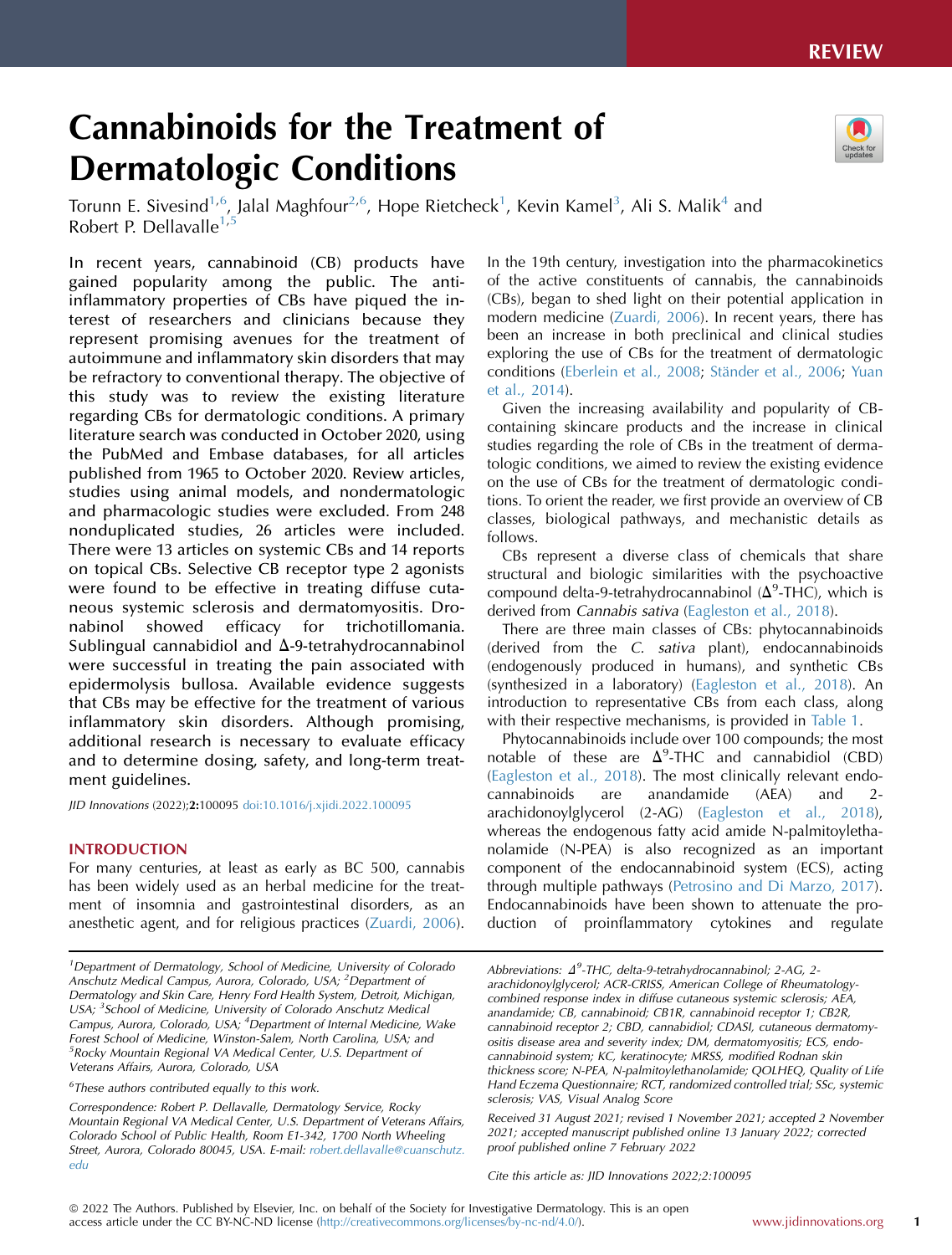## Table 1. Biological Activity of Select CB Compounds

| Compound                                            | <b>CB</b> Class                                                  | Mechanism of Action                                                                                                                                                                                                                                                                                                       | <b>Selected Biologic Effects of</b><br><b>Interest</b>                                                              |
|-----------------------------------------------------|------------------------------------------------------------------|---------------------------------------------------------------------------------------------------------------------------------------------------------------------------------------------------------------------------------------------------------------------------------------------------------------------------|---------------------------------------------------------------------------------------------------------------------|
| 2-Arachidonylglycerol                               | Endocannabinoid (structure:<br>eicosanoid <sup>2</sup> )         | Agonist of CB1R (primary location: CNS) and primary endogenous<br>agonist of CB2R (PNS and immune cells) <sup>3</sup> ; additional affinity for $GABA_{a}$ ,<br>TRPV1, PPAR-γ, GPR55                                                                                                                                      | Regulation of circulatory system;<br>emotion; cognition; pain; inflammation<br>(immune cells and neuroinflammation) |
| Anandamide (N-<br>arachidonoylethanolamine,<br>AEA) | Endocannabinoid (structure:<br>eicosanoid <sup>2</sup> )         | Partial agonist of CB1R (primary location: CNS) and CB2R (primary<br>location: periphery) <sup>4</sup> ; activator of TRPV1 cation channel <sup>2</sup>                                                                                                                                                                   | Reward pathways; thermoregulation;<br>nociception                                                                   |
| <b>CBD</b>                                          | Phytocannabinoid (structure: classical<br>$CB^2$                 | Low affinity for CB1R/CB2R; can act as an antagonist of CB1R/CB2R<br>agonists and inverse agonist of multiple GPRs; $5-HT_{1a}$ partial agonist at<br>low concentration (inverse agonist at higher concentrations); an<br>allosteric modulator of $\mu$ and $\delta$ opioid receptors; possible PPAR- $\gamma$<br>agonist | Epilepsy; movement disorders;<br>inflammation; pain; anxiety                                                        |
| Dronabinol                                          | Synthetic CB (structure: synthetic<br>analog of THC)             | Agonist of CB1R and CB2R; complex CNS effects, including central<br>sympathomimetic action; possible agonism of CB1R receptors in<br>vomiting center of the medulla <sup>5</sup> ; possible CB receptor-mediated effects<br>in neural tissue; CB1R receptor agonism in hypothalamus stimulating<br>appetite <sup>5</sup>  | Appetite; nausea/emesis; sleep apnea;<br>cannabis withdrawal                                                        |
| Nabilone                                            | Synthetic CB (structure: synthetic<br>analog of $\Delta^9$ -THC) | Agonist of CB1R and CB2R; possible agonism of CB1R receptors in<br>vomiting center of the medulla <sup>6</sup>                                                                                                                                                                                                            | Chemotherapy-induced nausea/emesis;<br>neuropathic pain                                                             |
| N-PEA                                               | Endocannabinoid-like (structure: fatty<br>acid amide)            | Agonist of nuclear PPAR-a; agonist of GPR-55; indirect activator of<br>CB1R/CB2R and TRPV17                                                                                                                                                                                                                               | Pain (particularly neuropathic);<br>inflammation; mast cell degranulation                                           |
| $\Delta^9$ -THC                                     | Phytocannabinoid (structure: classical<br>CB <sup>2</sup>        | Partial agonist of CB1R (action in CNS, PNS, and enteric nervous system)<br>and CB2R (PNS)                                                                                                                                                                                                                                | Neurological disorders; movement<br>disorders; pain; appetite; inflammation                                         |

<span id="page-3-2"></span><span id="page-3-1"></span>Abbreviations:  $\Delta^9$ -THC, delta-9-tetrahydrocannabinol; 5-HT, 5-hydroxytryptamine; AEA, anandamide; CB, cannabinoid; CB1R, cannabinoid receptor 1; CB2R, cannabinoid receptor 2; CBD, cannabidiol; GPR, G-protein-coupled receptor; N-PEA, N-palmitoylethanolamide; PNS, peripheral nervous system; PPAR- $\gamma$ , peroxisome proliferator-activated receptor- $\gamma$ .

<span id="page-3-5"></span><span id="page-3-4"></span><span id="page-3-3"></span>CB1R plays role in anxiety, pain, metabolism, addiction, inflammation; CB2R plays role in inflammation. GPR is a family of transmembrane receptors with signal transduction through cAMP or

phosphatidylinositol pathways.  $\gamma$ -Aminobutyric acid (GABA)<sub>a</sub> plays a role in mood, sedation, memory, convulsion, and muscle tone. PPAR- $\gamma$  plays a role in inflammation.

<span id="page-3-7"></span><span id="page-3-6"></span>Serotonin, (5HT1<sub>a</sub>) plays a role in mood, vascular tone, pain, emesis, and thermoregulation. TRPV1 plays a role in neuropathic pain.

<sup>1</sup>Receptor types.

<sup>2</sup>Console-Bram L, Marcu J, Abood ME. Cannabinoid receptors: nomenclature and pharmacological principles. Prog Neuropsychopharmacol Biol Psychiatry 2012;38:4-15.

<sup>3</sup>Baggelaar MP, Maccarrone M, van der Stelt M. 2-Arachidonoylglycerol: A signaling lipid with manifold actions in the brain. Prog Lipid Res 2018;71:1-17.

4Scherma M, Masia P, Satta V, Fratta W, Fadda P, Tanda G. Brain activity of anandamide: <sup>a</sup> rewarding bliss? Acta Pharmacol Sin 2019;40:309‒323.

5Prescribers' Digital Reference. Dronabinol mechanism of action. <https://www.pdr.net/drug-summary/Marinol-dronabinol-2726#14> (accessed on September 2021).

<sup>6</sup>Prescribers' Digital Reference. Nabilone mechanism of action. <https://www.pdr.net/drug-summary/Cesamet-nabilone-692#0> (accessed on September 2021).

<sup>7</sup>Petrosino S, Di Marzo V. The pharmacology of palmitoylethanolamide and first data on the therapeutic efficacy of some of its new formulations Br J Pharmacol 2017;174:1349–65.

<span id="page-3-0"></span> $\overline{2}$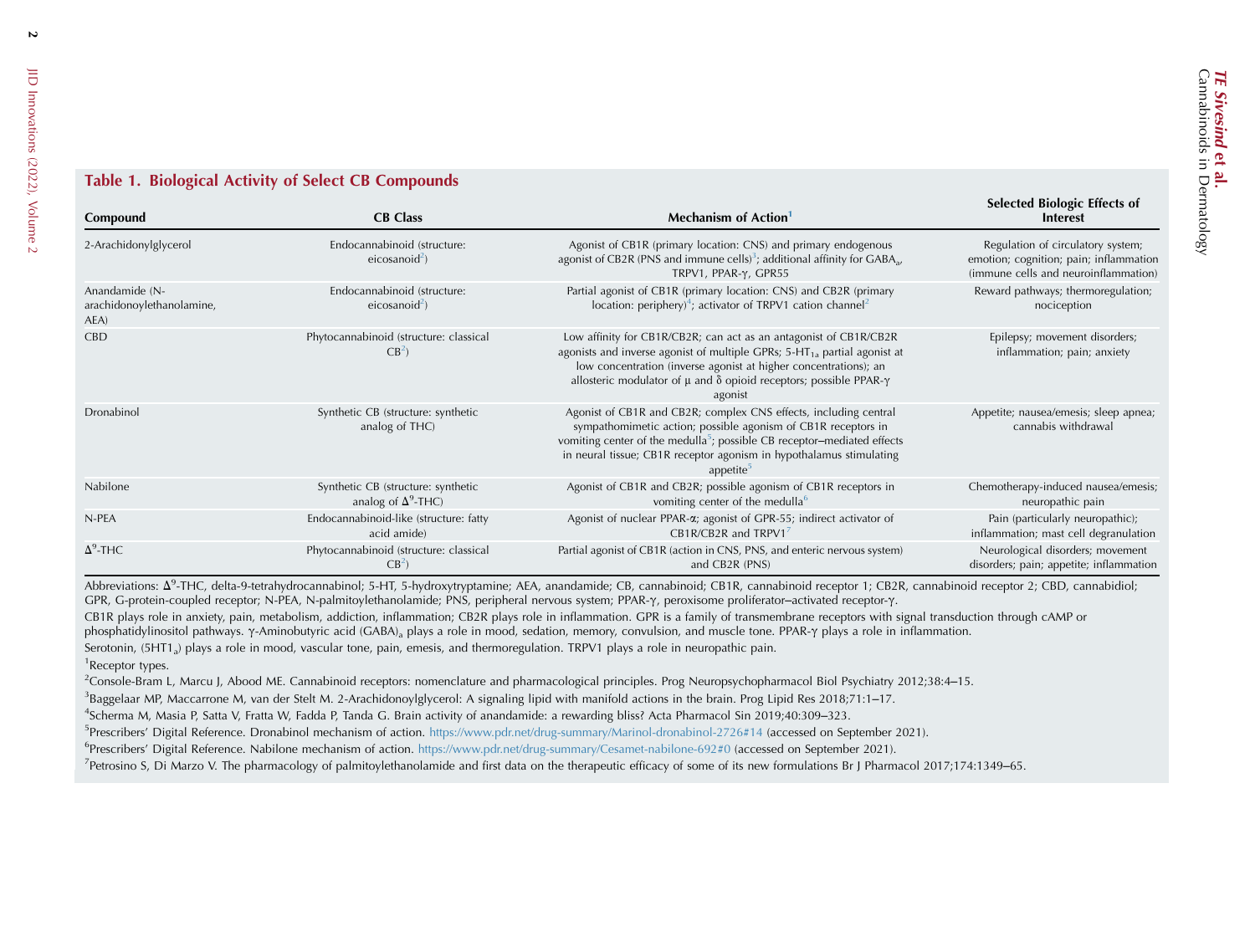keratinocyte (KC) expression ([Eagleston et al., 2018](#page-13-4)). Therefore, it is not surprising that malfunctioning of the ECS has been implicated in a variety of pathologic skin conditions as well as in cutaneous wounds.

Synthetic CBs, first produced in the 20th century, include dronabinol and nabilone, which are approved by the United States Food and Drug Administration for the treatment of acquired immunodeficiency syndrome-induced anorexia and for chemotherapy-induced nausea and vomiting [\(Taylor](#page-13-6) [et al., 2020](#page-13-6)).

The physiologic effects of CBs are mediated through CB receptor 1 (CB1R) and CB receptor 2 (CB2R), which are members of the large family of G protein-coupled receptors. Both CB1R and CB2R are expressed on cutaneous nerve fibers, mast cells, and KCs (Ständer et al., 2005). CB1Rs are the predominant CB type in the CNS and appear at lower concentrations in the peripheral nervous system; in the enteric nervous system; as well as in the heart, liver, and muscle tissues ([Nikan et al., 2016\)](#page-13-8). CB2R is notable for its presence in the immune system, with expression among cells of the hematopoietic lineage and organs of the immune system, such as the spleen and thymus ([Basu et al., 2011](#page-12-0)).

With regard to binding effects, CB1Rs are primarily responsible for memory, mood, and modulation of pain sensation through the release of neurotransmitters [\(Nikan](#page-13-8) [et al., 2016](#page-13-8)). It is thought that CB2Rs are largely responsible for the anti-inflammatory and immunomodulatory effects of CBs ([Nikan et al., 2016](#page-13-8)). CB2R stimulation in KCs has been shown to promote the release of analgesic opioid peptides, which can modulate pain at a local level as well as systemically (through the CNS) [\(Caterina, 2014](#page-12-1)).

CBs can interact with transient receptor potential channels, also known as ionotropic CB receptors, which have been shown to modulate pain and itch perception [\(Caterina,](#page-12-1) [2014\)](#page-12-1). Transient receptor potential channels are abundant on cutaneous peripheral neurons.

#### SKIN HEALTH AND THE ECS

The ECS is an integral component of skin homeostasis, comprising CB1R and CB2R, the endogenous CBs 2-AG and AEA, lipid mediators such as N-PEA, and hydrolytic enzymes such as fatty acid amide hydrolase ([Eagleston](#page-13-4) [et al., 2018](#page-13-4)). N-PEA itself has a low binding affinity for CB1Rs and CB2Rs but is able to activate CB receptors indirectly and enhance the effects of endogenous CB compounds such as AEA. N-PEA serves as an alternative substrate to fatty acid amide hydrolase; this in turn potentiates the physiologic effects of AEA. This is known as the entourage effect ([Ho et al., 2008\)](#page-13-9). Downstream signaling mediated by AEA leads to the activation of peroxisome proliferator-activated receptor- $\alpha$ . The signaling response is characterized by the inhibition of proinflammatory cytokines, including IL-2; the induction, proliferation, and differentiation of KCs; and increased synthesis of lipids, including fatty acids and ceramides, which play an important role in maintaining skin barrier function and integrity ([Kreitzer and Stella, 2009\)](#page-13-10).

Transcription factors such as NF-kB are essential to the pathogenesis of inflammatory skin disorders; NF-kB has been shown to activate downstream molecular signaling pathway, resulting in the upregulation of proinflammatory mediators such as IL-8, matrix metalloproteinase, and VEGF ([Hoesel](#page-13-11) [and Schmid, 2013\)](#page-13-11). Results of an in vitro model of human KC cell lines show that CBD is able to inhibit NF-kB transcription and subsequently inactivate the inflammatory cascade [\(Motwani et al., 2018\)](#page-13-12).

### MECHANISTIC ACTION OF TOPICAL CBS

Topical  $\Delta^9$ -THC and CBD have been shown to suppress the levels of proinflammatory cytokines, including IL such as IL-6 and IL-17, whereas pretreatment with CBD has resulted in an upregulation of IL-10, an anti-inflammatory cytokine [\(Kozela](#page-13-13) [et al., 2013\)](#page-13-13). These immune-modulating effects appear to be mediated independently of CB signaling pathways.

#### MECHANISTIC ACTION OF ORAL CBS

Recent studies have illustrated several mechanisms through which oral CBs exert their effects. For example, systemic sclerosis (SSc) fibroblasts are known to possess increased numbers of CB2R, through which oral CB2R agonists act to  $reduce TGF\beta$  and collagen production and limit the fibrosis characteristic of SSc [\(Spiera et al., 2020](#page-13-14)). Modulation of the ECS system by CB2R agonists stimulates the resolution of innate immune responses by activating the production of proresolving lipid mediators, such as lipoxin- $A_4$  and  $B_4$  and resolvin-D1 and D3. Activation of CB2Rs present in lymphoid tissue has been shown to inhibit cytokine release from immune cells and, therefore, decrease inflammation ([Spiera et al., 2020](#page-13-14)). The marked anti-inflammatory action of CB2R agonists is due in part to inhibition of leukotriene  $B_4$ , a neutrophil chemoattractant, and allows for effective clearance of inflammatory stimuli by inhibiting antiphagocytic prostanoids, including prostaglandin  $E_2$ , thromboxane  $B_2$ , and prostaglandin  $F_2\alpha$  [\(Motwani et al., 2018\)](#page-13-12).

Oral CB2R agonists have also been shown to modulate the immune system in patients with dermatomyositis (DM). A recent study showed a reduction in the production of proinflammatory cytokines, including TNF- $\alpha$ , IFN- $\alpha$ , and IFN- $\beta$ , among those treated with ajulemic acid/lenabasum, a CB2R agonist ([Robinson et al., 2017](#page-13-15)).

A summary figure illustrating the mechanistic actions and therapeutic effects of CBs as they relate to skin health and the immune system is provided in [Figure 1](#page-5-0).

A systematic review was conducted, adhering to the Preferred Reporting Items for Systematic Reviews and Meta-Analyses guidelines ([Liberati et al., 2009](#page-13-16)) as illustrated in [Figure 2](#page-6-0). A search in the Embase and PubMed databases for all peer-reviewed articles in the English language was performed in October 2020, using the following search terms: dermatology, dermatologic conditions, cutaneous, skin, psoriasis, pruritus, and oral, topical, cannabinoids.

The resulting articles were screened on the basis of eligibility criteria. Only articles written in English and discussing the study of CB-based products in humans for treating skin conditions were included. Review articles, studies regarding pharmacology, and in vitro or in vivo studies were excluded. Study design and outcome data were extracted from each included article and are summarized in [Tables 2](#page-7-0) and [3.](#page-9-0)

The search criteria identified 270 published articles from 1965 to October 2020. After duplicates were removed, two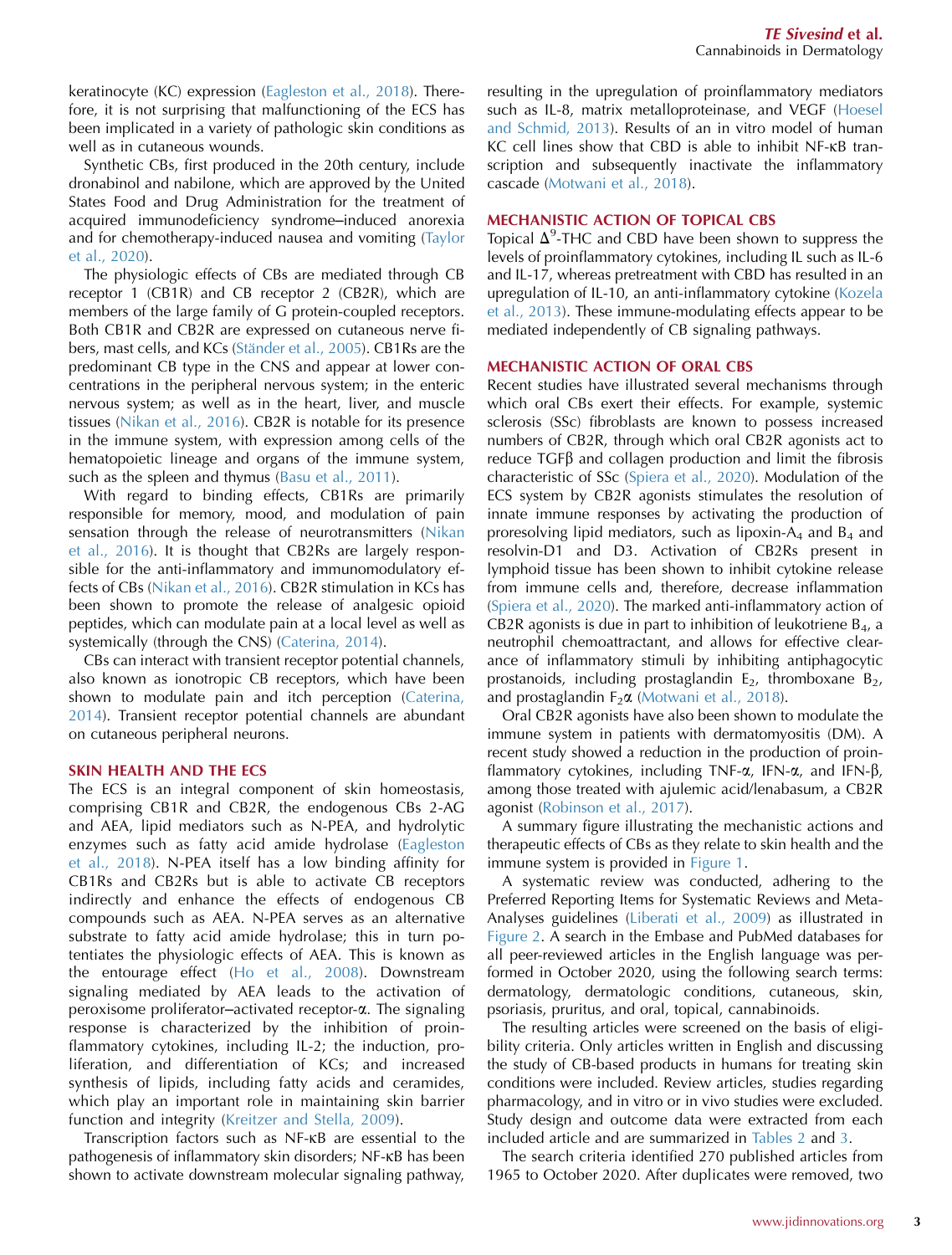<span id="page-5-0"></span>



reviewers (TES and JM) independently screened articles on the basis of title, abstract, and full-text review to determine eligibility. One article [\(Maghfour et al., 2020\)](#page-13-17) known to the authors from previous research was also included, with 26 reports eligible for inclusion in this review. Of these, 12 were clinical trials (randomized, open label); six were cohort studies, including one retrospective study; six were case reports or case series; and two were pilot studies. Retrieved articles included assessments of both topical and oral CBs.

There were 13 reports that assessed the effects of systemic CBs (oral, inhalation, or sublingual preparations), of which seven were clinical trials; there were two pilot studies, two case series, one case report, and one experimental study (see [Table 2\)](#page-7-0).

There were 13 articles assessing the utility of topical CBs (shown in [Table 3\)](#page-9-0). Of these, four were randomized controlled trials (RCTs), five were cohort studies, and four were case reports or case series. Only one article investigated the effects of both topical and oral CBs.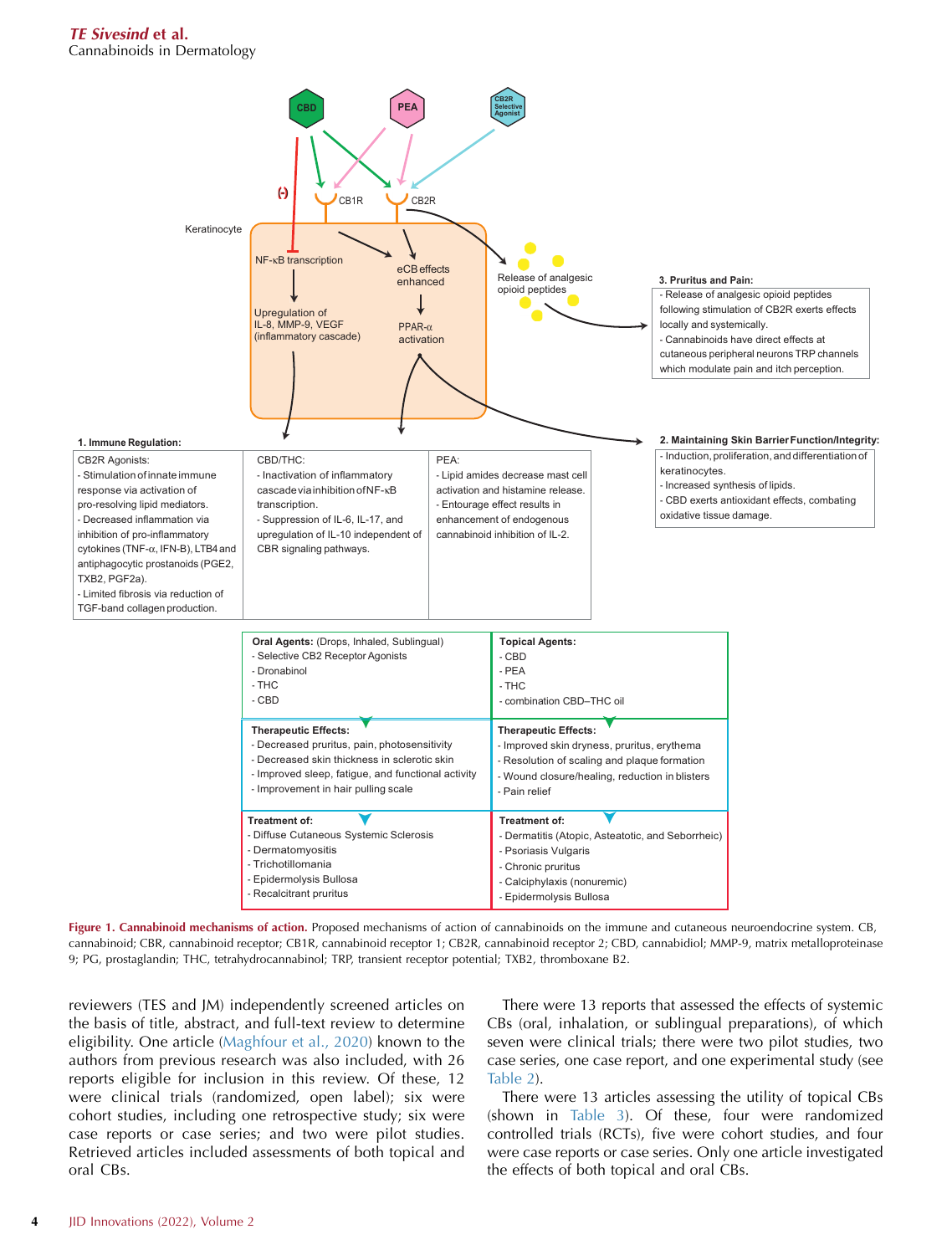## TE Sivesind et al.

Cannabinoids in Dermatology

<span id="page-6-0"></span>

#### EFFICACY OF ORAL CBS

#### Diffuse cutaneous SSc

Current dermatologic literature regarding the use of oral CBs is focused on the treatment of diffuse cutaneous systemic sclerosis. The strongest evidence of safety and efficacy is derived from two RCTs and three open-label extension trials—in these trials, selective CB2R agonists (ajulemic acid; trade name lenabasum, formerly anabasum) were investigated.

Lenabasum is a nonpsychoactive synthetic CB that is a CB2R agonist. Its therapeutic effects occur through the modulation of the immune system and resolution of fibrosis, through two putative molecular mechanisms [\(Burstein,](#page-12-2) [2021\)](#page-12-2). After CB2R and phospholipase A2 activation, free arachidonic acid enters one of two pathways: the cyclo-oxygenase-2- or lipoxygenase-mediated pathway [\(Burstein,](#page-12-2) [2021\)](#page-12-2). The cyclooxygenase-2 pathway facilitates caspase production and ultimately apoptosis and resolution of chronic inflammation, whereas the lipoxygenase pathway produces lipoxin  $A_4$  and other proresolving mediators ([Burstein, 2021](#page-12-2)).

Lenabasum was investigated for the treatment of SSc in 42 participants on immunosuppressive therapy, who received either placebo or oral lenabasum for a total duration of 84 days [\(Spiera et al., 2017](#page-13-18): "A phase 2 study..."). After discontinuation of therapy or placebo, all participants were followed from days 85 to 113. Therapeutic dosage was based on randomization and consisted of the following: 5 mg lenabasum daily, 20 mg lenabasum daily, or 20 mg lenabasum twice a day for days 1 to 28, followed by 20 mg twice daily on days 29 to 84, or placebo on days 1 to 84. In the overall disease assessment, the treated group experienced a greater improvement than the placebo group (American College of Rheumatology-combined response index in diffuse cutaneous systemic sclerosis [ACR-CRISS] score: 33 vs. 1% at week 16 in the lenabasum and placebo groups, respectively,  $P = 0.044$ ). There was also a greater reduction in skin thickness and pruritus observed in the lenabasum group. In an open-label extension [\(Spiera et al. 2017](#page-13-18): "Safety and efficacy..."), all participants received lenabasum for a median duration of 194 days, and at 10 weeks, modified Rodnan skin thickness score (MRSS) decreased by 3.2 compared with that at the baseline  $(P = 0.0001)$ .

In a double-blind placebo-controlled RCT [\(Spiera et al.,](#page-13-14) [2020\)](#page-13-14), the safety and efficacy of oral Lenabasum were explored in 42 subjects (aged  $18-69$  years) with diffuse cutaneous SSc. This included 32 female participants (9 in the placebo group and 23 in the treatment group). During the initial 4 weeks, participants in the treated group received one of the following: 5 mg or 20 mg of lenabasum once daily. For the remaining treatment period (8 weeks), all subjects in the lenabasum-treated group received a dose of 20 mg twice daily. The control group  $(n = 12)$  received placebo throughout the entire study duration ( $n = 12$  weeks). All participants were assessed at weeks 4, 8, 12, and 16.

All participants, including the control group, were receiving background immunosuppressive medications (mycophenolate, etanercept, or hydroxychloroquine). All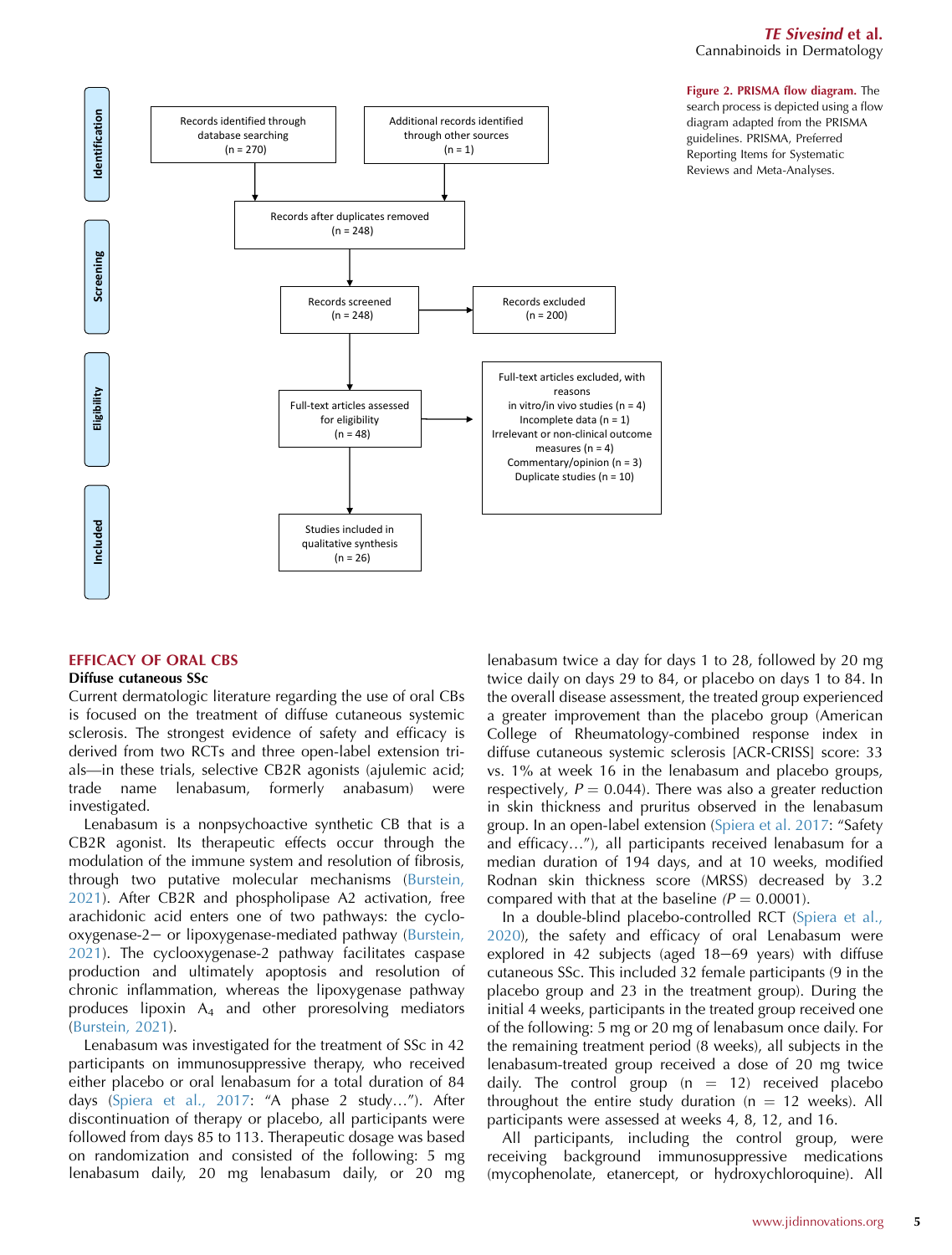<span id="page-7-0"></span>

| Table 2. Summary of studies investigating oral cannabinoids |                      |                                                          |                                                                                                                            |                                                                                                                                                                                                                                                                                                                                                                         |                                                                                                                                                                                                               |
|-------------------------------------------------------------|----------------------|----------------------------------------------------------|----------------------------------------------------------------------------------------------------------------------------|-------------------------------------------------------------------------------------------------------------------------------------------------------------------------------------------------------------------------------------------------------------------------------------------------------------------------------------------------------------------------|---------------------------------------------------------------------------------------------------------------------------------------------------------------------------------------------------------------|
| <b>Condition, Source</b>                                    | Level of<br>Evidence | <b>Study Design,</b><br>Number of<br><b>Participants</b> | <b>Cannabinoid Treatment</b><br><b>Regimen</b>                                                                             | <b>Results</b>                                                                                                                                                                                                                                                                                                                                                          | <b>Adverse Events</b>                                                                                                                                                                                         |
| Diffuse cutaneous SSc                                       |                      |                                                          |                                                                                                                            |                                                                                                                                                                                                                                                                                                                                                                         |                                                                                                                                                                                                               |
| Spiera et al. 2017                                          | $\mathbf{1}$         | RCT, $n = 42$                                            | Oral lenabasum 5 mg or 20 mg<br>q.d. or 20 mg b.i.d. for 4 wks,<br>then 20 mg b.i.d. for 8 wks; or<br>PBO.                 | Significant Improvement in ACR-CRISS scores,<br>(including MRSS, PtGA, and PGA) compared<br>with those of the PBO (over 16 wks), $P = 0.044$ .                                                                                                                                                                                                                          | $n = 5$ (14%), mild fatigue; $n = 4$ (11%), mild/<br>moderate URI; dizziness occurred in two (6%)<br>subjects.                                                                                                |
| Spiera et al. 2017                                          | $\overline{2}$       | OLE, $n = 36$                                            | Oral lenabasum (20 mg b.i.d.)                                                                                              | Skin induration improved; no withdrawals due<br>to medication                                                                                                                                                                                                                                                                                                           | AEs: $\geq$ 10% subjects had mild fatigue (14%) and<br>mild/moderate URI (11% of subjects); dizziness<br>in $6\%$ .                                                                                           |
| Spiera et al. 2018                                          | 2                    | OLE, $n = 19$                                            | Oral lenabasum (20 mg b.i.d.)                                                                                              | Improvements from study start were ACR-CRISS<br>score = $0.33$ , MRSS = $-8.6$ (1.5), HAQ-DI = $-$<br>0.14 (0.11), PGA = $-0.9$ (0.5), and 5-D itch = $-$<br>2.3 (0.8). FVC% predicted was stable from study<br>start.                                                                                                                                                  | One subject had a life-threatening AE, 3 (8%)<br>had severe AEs, 21 (58%) moderate, and 8<br>(22%) mild AEs. Seven (19%) had AEs related to<br>lenabasum; AEs include URI, UTI, diarrhea, and<br>skin ulcers. |
| Spiera et al. 2019                                          | $\overline{2}$       | OLE, $n = 36$                                            | Oral lenabasum (20 mg b.i.d.),<br>assessed at 4 weeks, then every<br>8 weeks                                               | Compared with the study start, ACR-CRISS<br>median score: 0.99 (0.43 IQR) at wk 76 and<br>MRSS declined by mean $(SD) = -10.7$ (7.2)<br>points. FVC% predicted decreased by 2.5%<br>from the study start.                                                                                                                                                               | At week 92, 97% of subjects had at least 1 AE. 7<br>(19%) had at least 1 AE considered (fatigue),<br>which was related to lenabasum                                                                           |
| Spiera et al. 2020                                          | $\mathbf{1}$         | RCT, $n = 42$                                            | Oral lenabasum, dose 5 mg or<br>20 mg once a day, or 20 mg<br>b.i.d. for 4 weeks, then 20 mg<br>b.i.d. for 8 weeks, or PBO | Median ACR-CRISS score at wk 16 was 0.33<br>versus 0.00 in PBO. PtGA treatment differences:<br>1.2 (0.67) ( $P = 0.04$ , $P = 0.08$ at wk 16). SSPRO<br>treatment effect (SE) = -16 (6.0) ( $P = 0.005$ , $P =$<br>0.01 at wk 12); 5-D itch was $-1.8$ (1.0) ( $P =$<br>0.04, $P = 0.08$ at wk 12). HAQ-DI at 12 weeks:<br>$-0.32$ (0.12) ( $P = 0.006$ , $P = 0.01$ ). | Lenabasum versus PBO: AEs 63% versus 60%.<br>In lenabasum group, dizziness and nausea were<br>most common. No evidence of toxicity.                                                                           |
| Nogueira et al. 2019                                        | 5                    | Case report, $n = 1$                                     | Inhaled cannabis (30 g/day)                                                                                                | Improvement in all symptoms and total<br>resolution of Raynaud's phenomenon and<br>dyspnea.                                                                                                                                                                                                                                                                             | No AEs reported                                                                                                                                                                                               |
| Cocchiara et al. 2019                                       | 3                    | Cohort study, $n = 25$                                   | CBD (10%) orally b.i.d. and<br>topical application.                                                                        | Significant reduction in pain VAS and HAQ-DI<br>at 2 months.                                                                                                                                                                                                                                                                                                            | No AEs reported                                                                                                                                                                                               |
| Dermatomyositis (skin predominant)                          |                      |                                                          |                                                                                                                            |                                                                                                                                                                                                                                                                                                                                                                         |                                                                                                                                                                                                               |
| Werth et al. 2018                                           | $\mathbf{1}$         | RCT, $n = 22$                                            | Oral lenabasum in escalating<br>doses for12 weeks.                                                                         | Mean reduction in CDASI activity by $\geq$ 5 points<br>at all visits after 4 weeks ( $P = 0.02$ ); Greater<br>improvement than PBO in PROM of global skin<br>disease and overall disease assessments, skin<br>symptoms <sup>1</sup> ( $P \le 0.1$ ) at visits after wk 4.                                                                                               | No AEs reported                                                                                                                                                                                               |
| Werth et al. 2019                                           | 2                    | OLE, $n = 22$                                            | Oral lenabasum (20 mg b.i.d.)                                                                                              | At week 28, decrease in CDASI score by 15<br>points. Physician overall disease $VAS = -2.6$<br>$(1.90)$ points, 82.3% of subjects achieving at<br>least 1 point and 20% improvement. Significant<br>improvement in Skindex 29.                                                                                                                                          | $\geq$ 1 mild AEs in five subjects (25%)<br>Two subjects (10%) experienced DM flare                                                                                                                           |
| Trichotillomania                                            |                      |                                                          |                                                                                                                            |                                                                                                                                                                                                                                                                                                                                                                         |                                                                                                                                                                                                               |
| Grant et al. 2011                                           | 3                    | Pilot study, $n = 14$                                    | Oral dronabinol (2.5-15 mg/<br>day)                                                                                        | MGH-HPS scores decreased from a mean of<br>$16.5 \pm 4.4$ at baseline to 8.7 $\pm$ 5.5 at study<br>endpoint (mean effective dose = $11.1 \pm 4$ );<br>NIMH-Trichotillomania severity: 11.21<br>decreased to 4.36 ( $P < 0.001$ )                                                                                                                                        | No AEs reported                                                                                                                                                                                               |

TE Sivesind

et al.

Cannabinoids in Dermatology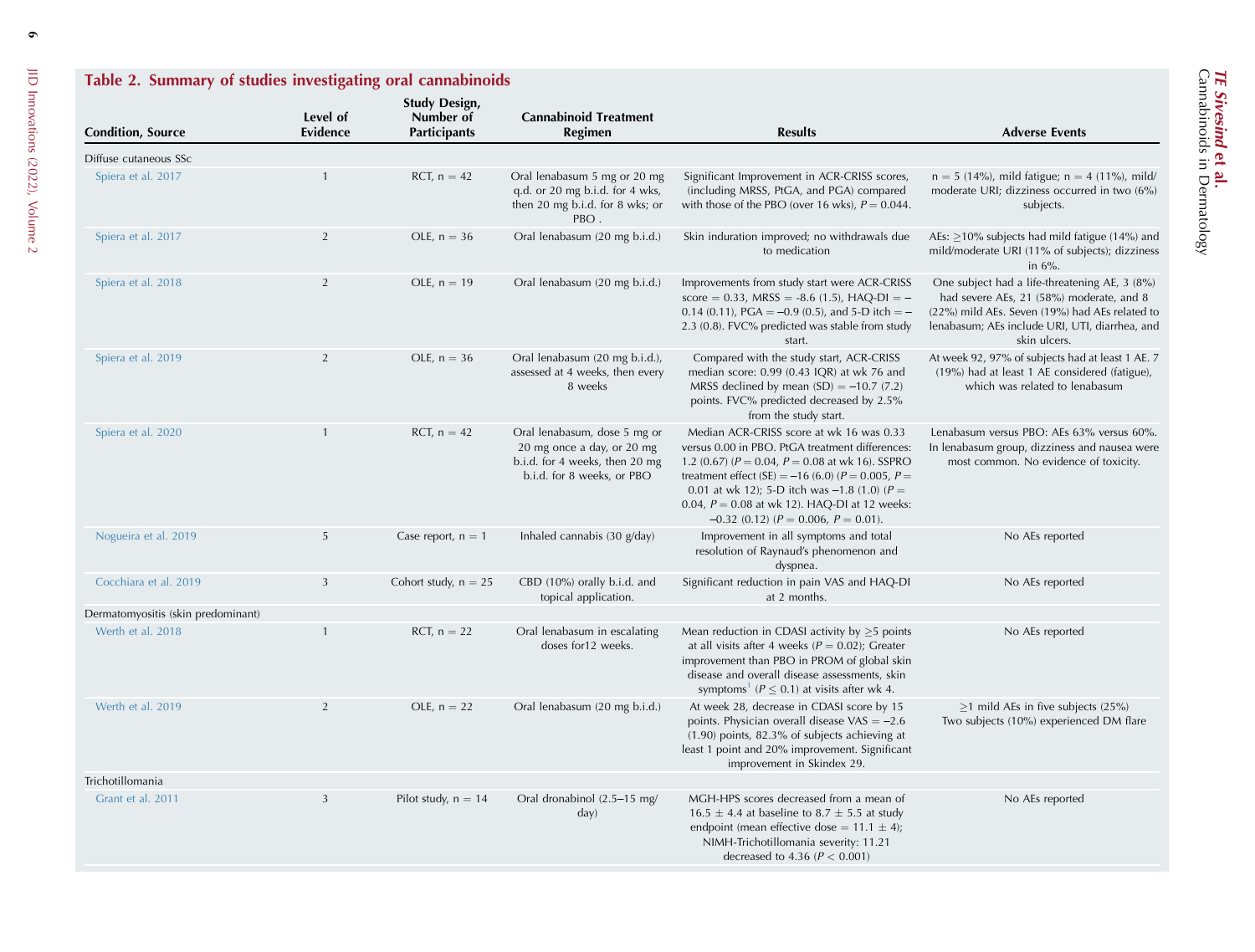| Table 2. Continued        |                      |                                                 |                                                       |                                                                                                                                                                                                                                                                                                                                                                                                                                                                                                                                                                                                                                                                                                                                                                                                                                  |                                                                                                                                       |
|---------------------------|----------------------|-------------------------------------------------|-------------------------------------------------------|----------------------------------------------------------------------------------------------------------------------------------------------------------------------------------------------------------------------------------------------------------------------------------------------------------------------------------------------------------------------------------------------------------------------------------------------------------------------------------------------------------------------------------------------------------------------------------------------------------------------------------------------------------------------------------------------------------------------------------------------------------------------------------------------------------------------------------|---------------------------------------------------------------------------------------------------------------------------------------|
| Condition, Source         | Evidence<br>Level of | Design,<br>Participants<br>Number of<br>Study 1 | <b>Cannabinoid Treatment</b><br>Regimen               | Results                                                                                                                                                                                                                                                                                                                                                                                                                                                                                                                                                                                                                                                                                                                                                                                                                          | <b>Adverse Events</b>                                                                                                                 |
| Epidermolysis bullosa     |                      |                                                 |                                                       |                                                                                                                                                                                                                                                                                                                                                                                                                                                                                                                                                                                                                                                                                                                                                                                                                                  |                                                                                                                                       |
| Schräder et al. 2019      |                      | 3<br>Case Series, n =                           | Sublingual THC/CBD (20 mg/<br>mg, CBD; 13 mg/mg, THC) | with CBD/THC oil. VAS reduction from 9/10 to<br>3/10 at 1 month for one subject; 40% reduction<br>in pain reported in one subject; VAS reduction<br>from 9/10 to 1-4/10 at 1 month in one subject.<br>Improved pain control and decreased pruritus                                                                                                                                                                                                                                                                                                                                                                                                                                                                                                                                                                               | interaction with opioid in one patient (reduced<br>Increased appetite ( $n = 1$ ), drug-drug<br>reaction time, altered sense of time) |
| Pruritus (various causes) |                      |                                                 |                                                       |                                                                                                                                                                                                                                                                                                                                                                                                                                                                                                                                                                                                                                                                                                                                                                                                                                  |                                                                                                                                       |
| Neff et al. 2002          |                      | Case series, $n = 3$                            | 5 mg Dronabinol nightly                               | Resolution of pruritus in three of three patients<br>after 4–6 hs of dronabinol dose                                                                                                                                                                                                                                                                                                                                                                                                                                                                                                                                                                                                                                                                                                                                             | Disturbance in coordination, resolved with a<br>decrease in dronabinol (by 2.5 mg)                                                    |
| Dvorak et al. 2003        |                      | Pilot study, $n = 12$                           | HU210 (through a skin patch or<br>microdialysis)      | Resolution of pruritus. Skin blood flow and<br>neurogenic-mediated flare responses were<br>reduced ( $P < 0.003$ and $P < 0.03$ )                                                                                                                                                                                                                                                                                                                                                                                                                                                                                                                                                                                                                                                                                                | AEs not reported                                                                                                                      |
|                           |                      |                                                 |                                                       | Abbreviations: ACR-CRISS, American College of Rheumatology-Combined Response Index in diffuse cutaneous Systemic Sclerosis; AE, adverse event; b.i.d., twice a day; CBD, cannabidiol; CDASI, Cutaneous<br>Massachusetts General Hospital Hair Pulling Scale; MRSS, Modified Rodnan Skin thickness Score; NIMH, National Institute of Mental Health; OLE, open label extension; PBO, placebo; PGA, Physician Global<br>Assessment; PROM, patient reported outcome measure; ptGA, patient Global-Assessment; q.d., every day; RCT, randomized controlled trial; SSc, systemic sclerosis; SSPRO, Scleroderma Skin Patient-Reported<br>Dermatomyositis Disease Area and Severity Index; DM, dermatomyositis; EB, epidermolysis bullosa; HAQ-DI, Health Assessment Questionnaire-Disability Index; IQR, interquartile range; MGH-HPS, |                                                                                                                                       |

Outcome; THC, D9-tetrahydrocannabinol; URI, upper respiratory infection; UTI, urinary tract infection; VAS, Visual Analog Score.

A<sup>9</sup>-tetrahydrocannabinol; URI, upper respiratory infection; UTI, urinary tract infection; VAS, Visual Analog Score.

1Skin symptoms included: pain interfering with activities, fatigue, photosensitivity and itch.

Skin symptoms included: pain interfering with activities, fatigue, photosensitivity and itch.

Outcome; THC,

treated subjects experienced an overall improvement as assessed by the ACR-CRISS score. The ACR-CRISS is a validated outcome measure for SSc. It is composed of five core sets of measures, including MRSS, percent predicted forced vital capacity, the health assessment questionnaire disability index, and the patient and clinical global assessments. A score of 0.6 or higher indicates the likelihood that a patient improved with treatment [\(Khanna et al., 2016](#page-13-27)). At week 16, the ACR-CRISS score for the treated group was 0.33 (interquartile range:  $0.01-0.82$ ), compared with  $0.00$  (interquartile range:  $0.000-0.16$ ) in the placebo group ( $P = 0.04$ ). Participants also experienced improvement in the following domains: scleroderma skin patient-reported outcome ( $P<\!\!\!\!\!\!/$ 0.005), MRSS (mean  $\pm$  SEM:  $-2.6 \pm 1.9$  at week 16,  $P <$ 0.05), and 5-D itch score (mean  $\pm$  SEM:  $-1.8 \pm 1.0$  at week  $12, P = 0.04$ .

<span id="page-8-0"></span>Two open-label trials [\(Spiera et al., 2018](#page-13-28) , [2019](#page-13-29)) further explored the safety and efficacy of oral lenabasum among participants who had completed the phase II trial. A total of 25 subjects remained on lenabasum for 52 weeks, with additional improvement in ACR-CRISS score (56%) compared with that at the baseline (before therapy initiation) ([Spiera et al., 2017](#page-13-18): "Safety and efficacy..."). A reduction in skin thickness (MRSS  $= -8.6$ ) and decrease in pruritus (5-D) itch scale  $= -2.3$ ) were also observed. In another openlabel study ([Spiera et al., 2019\)](#page-13-29), participants who remained on lenabasum for >18 months continued to experience clinical improvement in ACR-CRISS score (0.99) and skin thickness reduction (MRSS  $= -10.2$ ).

It is important to note that although lenabasum appeared to show great promise for the treatment of scleroderma, on the basis of the results of phase II trials and open-label extension studies, it has failed phase III testing, owing to its inability to meet the primary efficacy endpoint of significant ACR-CRISS improvement compared with placebo ([Terry, 2020](#page-13-30)). Notably, ACR-CRISS was the primary outcome measure in the successful phase II trial of lenabasum. However, posthoc analysis of the phase III data showed that participants who received background immunosuppression and were treated with 20 mg lenabasum twice daily had a smaller decline in forced vital capacity at 1 year than those who were treated with placebo (nominal  $P = 0.048$ ). Treatment with lenabasum was also associated with a greater likelihood of a stable forced vital capacity percentage predicted (64% lenabasum vs. 35% placebo).

Both inhaled cannabis and oral formulations of CBD oil have resulted in improvement in the symptoms of SSc. In a study [\(Cocchiara et al., 2019\)](#page-12-4) on subjects with SSc ( $n = 25$ ; 22 female) that assessed both oral ingestion of 10% CBD oil (five drops twice daily) and local application of CBD oil to cutaneous ulcers, there was a significant improvement in pain, Visual Analog Score (VAS) improved from 94.8 at baseline to 40.9 after treatment ( $P < 0.0001$ ), and the health assessment questionnaire disability index decreased from 1.1 to 0.46 after a 2-month course of therapy.

In a previous study [\(Nogueira et al., 2019\)](#page-13-31), a patient with SSc who smoked 30 g of C. sativa daily experienced an improvement in dyspnea, Raynaud's phenomenon, and pain. However, there were no specific metrics measured in this study.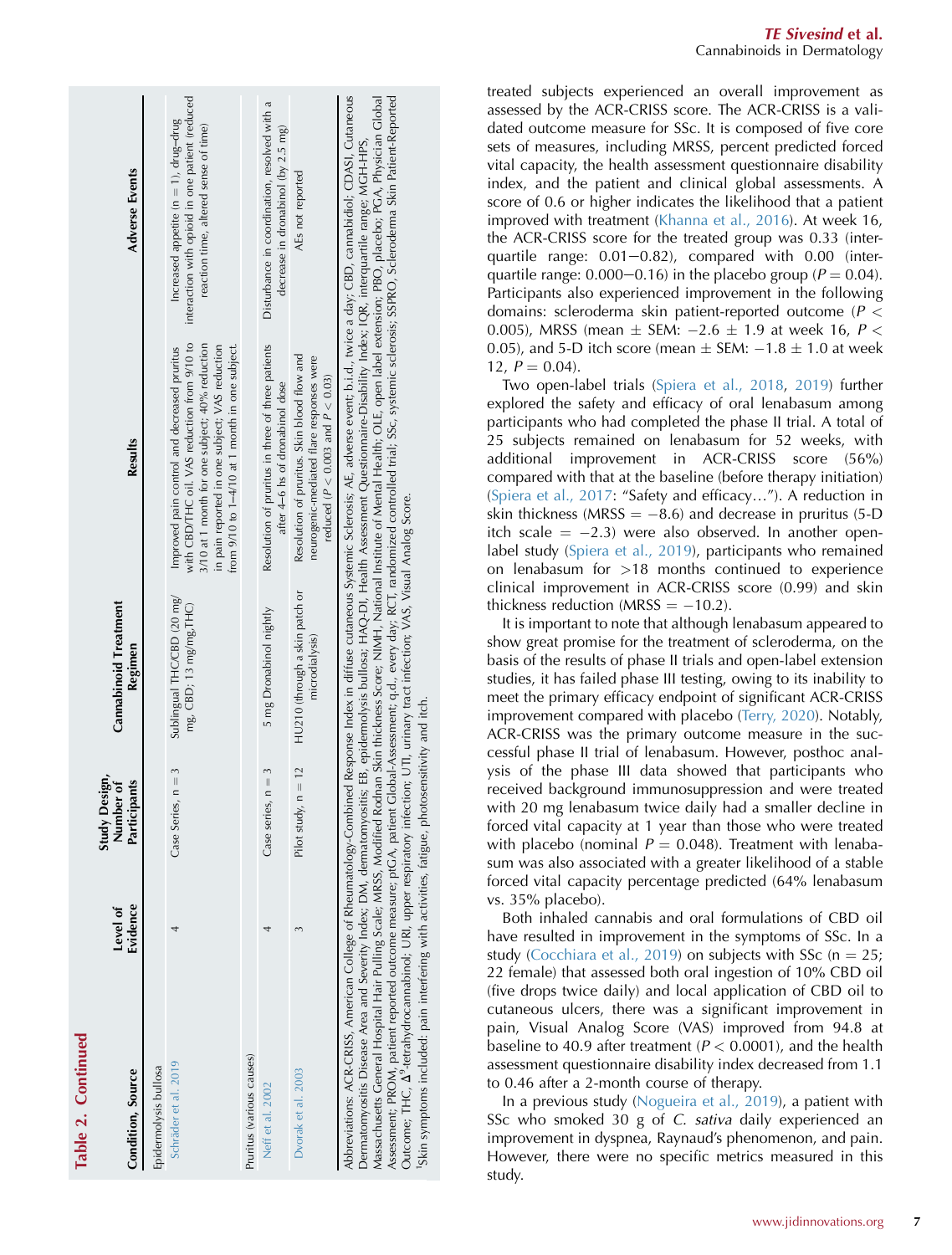# <span id="page-9-0"></span>Table 3. Summary of Studies Investigating Topical Cannabinoids

| <b>Condition, Source</b>                     | Level of<br><b>Evidence</b> | <b>Study Design</b>           | Cannabinoid<br><b>Treatment Regimen</b>                                      | <b>Results</b>                                                                                                                                                    | <b>Adverse Events</b>                                                                                |
|----------------------------------------------|-----------------------------|-------------------------------|------------------------------------------------------------------------------|-------------------------------------------------------------------------------------------------------------------------------------------------------------------|------------------------------------------------------------------------------------------------------|
| Atopic dermatitis                            |                             |                               |                                                                              |                                                                                                                                                                   |                                                                                                      |
| Yuan et al. 2014                             | $\mathbf{1}$                | RCT, $n = 60$                 | Topical N-PEA/AEA                                                            | Reduction in skin scaling,<br>dryness, and itching<br>(P < 0.05)                                                                                                  | AEs not reported                                                                                     |
| Palmieri et al. 2019                         | 3                           | Retrospective cohort, $n = 5$ | Topical CBD, twice<br>daily, for 3 months                                    | Hydration increased ( $P <$<br>0.01); TEWL improved ( $P <$<br>$0.001$ ); improvement in<br>SCORAD index score                                                    | AEs not reported                                                                                     |
| Eberlein et al. 2008                         | 3                           | Cohort, $n = 2,456$           | Topical N-PEA, b.i.d.<br>for 6 wks                                           | Significant reduction in<br>dryness, excoriations,<br>lichenification, scaling,<br>erythema, and pruritus<br>$(P < 0.001)$ .                                      | Pruritus, burning, and<br>erythema                                                                   |
| Pulvirenti et al. 2007                       | 3                           | Cohort study, $n = 20$        | Topical adelmidrol                                                           | 16 (80%) experienced<br>complete resolution of AD<br>symptoms                                                                                                     | AEs not reported                                                                                     |
| Maghfour et al. 2020)                        | 3                           | Cohort study, $n = 16$        | Topical CBD, b.i.d. for<br>2 wks                                             | Reduction in POEM: (16 $\pm$<br>1.35) to (8.25 $\pm$ 1.80), P <<br>0.0007. QOLHEQ from a<br>mean score of $20.9 \pm 2.06$ to<br>$8.375 \pm 1.609$ ( $P < 0.004$ ) | AEs not reported                                                                                     |
| Pruritus (various causes)                    |                             |                               |                                                                              |                                                                                                                                                                   |                                                                                                      |
| Szepietowski et al. 2005                     | 3                           | OLE, $n = 21$                 | Topical AEA/N-PEA                                                            | Reduction in xerosis in 80%<br>of Pts; decrease in pruritus<br>$(P < 0.001)$ ; n = 8<br>experienced resolution of itch                                            | AEs not reported                                                                                     |
| Visse et al. 2017                            | 3                           | Cohort, $n = 100$             | daily, for 2 wks                                                             | Topical N-PEA, twice Pruritus VAS decreased after<br>2-wk treatment ( $P < 0.001$ ).                                                                              | 12 subjects<br>experienced the<br>following AEs:<br>pruritus, stinging,<br>scaling, and<br>erythema) |
| Ständer et al. 2006                          | 3                           | Observational, $n = 7$        | Topical N-PEA, daily,<br>2 wks for 6 months                                  | Improvement in pruritus,<br>unspecified. No changes in<br>the intensity of pruritus due to<br>aquagenic and/or cholestasis                                        | AEs not reported                                                                                     |
| Prurigo nodularis                            |                             |                               |                                                                              |                                                                                                                                                                   |                                                                                                      |
| Ständer et al. 2006                          | 3                           | Observational, $n = 13$       | Topical N-PEA, daily<br>for $7.6$ wks                                        | Reduction in pruritus in nine<br>subjects                                                                                                                         | AEs not reported                                                                                     |
| Lichen simplex chronicus                     |                             |                               |                                                                              |                                                                                                                                                                   |                                                                                                      |
| Ständer et al. 2006                          | 3                           | Observational, $n = 2$        | Topical N-PEA,<br>daily for 3<br>wks                                         | (VAS: 8.5 vs. 0; $P < 0.05$ ) in<br>both Pts                                                                                                                      | AEs not reported                                                                                     |
| Psoriasis vulgaris                           |                             |                               |                                                                              |                                                                                                                                                                   |                                                                                                      |
| Friedman et al. 2020                         | 5                           | Case report, $n = 1$          | THC soap infused<br>hair oil with THC<br>distillate dissolved oil<br>5 mg/mL | Lesion clearance after 2 wks.<br>with hemp 5 mg/mL, At 2 months, Pt started using<br>product as maintenance<br>therapy (once a wks)                               | AEs not reported                                                                                     |
| Palmieri et al. 2019                         | 3                           | Retrospective cohort, $n = 5$ | Topical CBD<br>ointment, b.i.d. for 3<br>months                              | A decrease in the number of<br>psoriasis plaques. Improved<br>PASI at day 90 ( $P < 0.001$ ).                                                                     | AEs not reported                                                                                     |
| Scalp psoriasis and<br>seborrheic dermatitis |                             |                               |                                                                              |                                                                                                                                                                   |                                                                                                      |
| Vincenzi et al. 2020                         | 3                           | Observational study, $n = 50$ | 0.075% CBD in<br>shampoo, daily                                              | Reduction in arborizing<br>vessel/twisted capillary<br>inflammation and scaling by<br>day 14 in both scalp psoriasis<br>and seborrheic dermatitis.                | AEs not reported                                                                                     |
| Epidermolysis bullosa                        |                             |                               |                                                                              |                                                                                                                                                                   |                                                                                                      |
| Chelliah et al. 2018                         | $\overline{4}$              | Case Series, $n = 3$          | Topical CBD, daily                                                           | Decreased pain, faster AEs not reported<br>wound healing                                                                                                          |                                                                                                      |
|                                              |                             |                               |                                                                              |                                                                                                                                                                   | (continued)                                                                                          |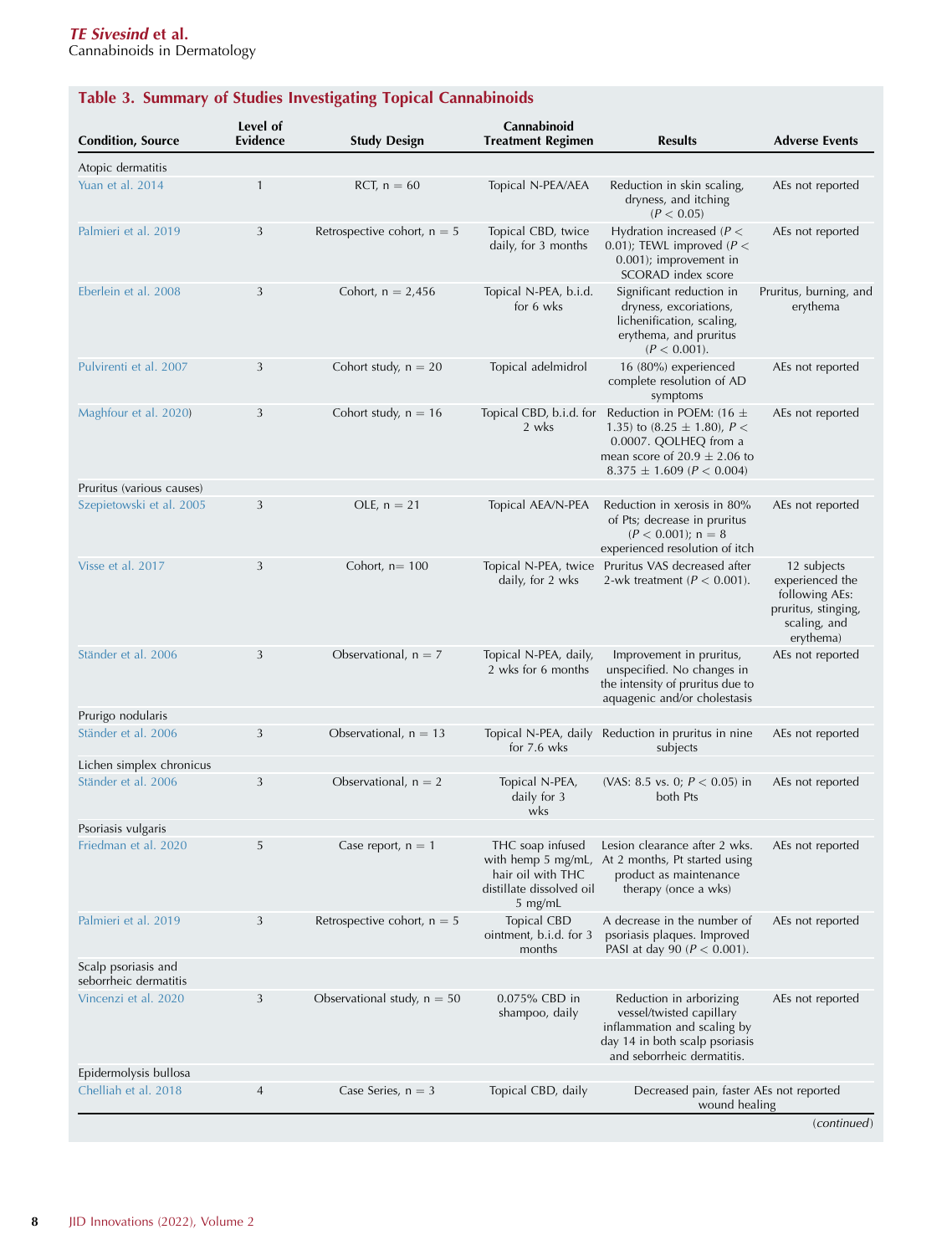| <b>Table 3. Continued</b>                                                                                                                           |                      |                                                          |                                         |                                                                                                                                                                                                                    |                                                  |  |
|-----------------------------------------------------------------------------------------------------------------------------------------------------|----------------------|----------------------------------------------------------|-----------------------------------------|--------------------------------------------------------------------------------------------------------------------------------------------------------------------------------------------------------------------|--------------------------------------------------|--|
| <b>Condition, Source</b>                                                                                                                            | Level of<br>Evidence | <b>Study Design</b>                                      | Cannabinoid<br><b>Treatment Regimen</b> | <b>Results</b>                                                                                                                                                                                                     | <b>Adverse Events</b>                            |  |
| Wounds (pyoderma gangrenosum,<br>calciphylaxis)                                                                                                     |                      |                                                          |                                         |                                                                                                                                                                                                                    |                                                  |  |
| Maida and Corban 2017                                                                                                                               | $\overline{4}$       | Case series, $n = 3$ , Pyoderma<br>Gangrenosum           | 1mL to wound bed.                       | THC 7 mg/ml + CBD Daily pain score decreased (P Onset of analgesia 3–<br>9 mg/ml). Route: 0.5- < 0.05) ( $n = 2$ ). All cases had<br>pain reduction of 30% or<br>greater. Average daily opioid<br>dose was reduced | 5 min after<br>application of topical<br>CBD/THC |  |
| Maida et al. 2020                                                                                                                                   | $\overline{2}$       | Multicohort open-label trial, $n =$<br>33, calciphylaxis |                                         | Topical THC and CBD Wound closure in up to 90%<br>of cases in nonuremic Pts.                                                                                                                                       | AEs not reported                                 |  |
| Abbreviations: AD, atonic dermatitis: AE, adverse event: AEA, anandamide: b i d, twice a day: CBD, cannabidiol: N-PEA, N-palmitovlethanolamide: PG, |                      |                                                          |                                         |                                                                                                                                                                                                                    |                                                  |  |

Abbreviations: AD, atopic dermatitis; AE, adverse event; AEA, anandamide; b.i.d., twice a day; CBD, cannabidiol; N-PEA, N-palmitoylethanolamide; PG, pyoderma gangrenosum; Pt, Patient; sig, significant; POEM, patient-oriented eczema measure; QOLHEQ, Quality of Life Hand Eczema Questionnaire; RCT, randomized controlled trial; SCORAD, scoring atopic dermatitis; TEWL, transepidermal water loss; THC, tetrahydrocannabinol; VAS, Visual Analog Score.

#### DM

The role of lenabasum was investigated in a study of 22 participants with DM: 11 subjects received 20 mg oral lenabasum twice daily, whereas the remaining half of participants were in the placebo group for a total duration of 16 weeks [\(Werth et al., 2018](#page-13-40)). Compared with placebo, a fivepoint reduction in cutaneous disease activity severity index score (CDASI) was observed at 16 weeks ( $P < 0.05$ ). Patientreported metrics of global skin disease, including photosensitivity and itch, were significantly improved at week 4. Treated participants also experienced an improvement in fatigue, sleep, and functional activity.

Of the 22 participants in the study, 20 were eligible for an open-label extension ([Spiera et al., 2019](#page-13-29), [2017](#page-13-18); [Werth](#page-13-41) [et al., 2019\)](#page-13-41), in which all subjects received oral lenabasum for 28 weeks. A 15.4-point reduction in CDASI, a reduction in VAS results for itch and pain, and QOL improvement measured through Skindex-29 were noted after treatment completion. There were two serious adverse events reported (fatigue and metastatic prostate cancer), which were considered unrelated to lenabasum; no serious events related to lenabasum were reported, and no subjects discontinued the open-label extension owing to adverse events related to the drug [\(Spiera et al., 2019](#page-13-29)). With regard to DM, lenabasum also failed to meet its primary endpoint in phase III: total improvement score at week 28. Of note, regulatory mandates prompted the change from CDASI to total improvement score as the primary outcome for the phase III trial, whereas the validated CDASI scale was downgraded to a secondary endpoint. Nonetheless, posthoc analysis of phase III data revealed that participants with skin predominant DM (minimal muscle activity) experienced a significant improvement in CDASI score ( $P = 0.016$ ) [\(Global](#page-13-42) [Newswire, 2021](#page-13-42)).

#### Trichotillomania

The effect of oral dronabinol was investigated in 14 female patients (mean age  $=$  33.3 years) with trichotillomania for a period of 12 weeks ([Grant et al., 2011](#page-13-43)). The mean effective dose of dronabinol was 11.6 mg (range:  $2.5-15$  mg). At the end of the study, there was an improvement in the Massachusetts General Hospital Hair Pulling Scale from  $16.5 \pm 4.4$ at baseline to 8.7  $\pm$  5.5 (P = 0.001).

#### Epidermolysis bullosa

Phytocannabinoids  $(\Delta^9$ -THC and CBD) were explored as a therapeutic option among three patients with epidermolysis bullosa (aged 36–61 years) (Schräder et al., 2019). Sublingual delivery of  $\Delta^9$ -THC (13 mg/ml) and CBD (20 mg/ml) was provided to all participants. The main outcome measured was an improvement in pain and pruritus; improvement was noted after only 1 month of treatment.

In one patient, after 2 years of treatment with the sublingual CB regimen, the addition of topically applied  $\Delta^9$ -THC-CBD oil (1 mg CBD with 0.65 mg  $\Delta^9$ -THC) enabled the cessation of topical morphine and amitriptyline; the patient also continued on the sublingual CB regimen. A patient with recessive dystrophic epidermolysis bullosa (generalized severe) continued to experience severe pain despite being on a regimen of multiple opioids; after 1 week of sublingual  $\text{CBD}-\Delta^9\text{-}\text{THC}$  combination oil, the patient reported a 40% reduction in pain (Schräder et al., [2019](#page-13-32)).

#### Pruritus secondary to systemic diseases

In this review, one report [\(Neff et al., 2002](#page-13-33)) assessed the efficacy of oral  $\Delta^9$ -THC for the treatment of recalcitrant pruritus secondary to cholestatic liver disease. All three patients in the report were unresponsive to doxepin, naltrexone, cholestyramine, UV therapy, and plasmapheresis; they experienced severe and debilitating pruritus that resulted in impaired QOL, depression, and suicidal ideation. Patients were started on 5 mg of  $\Delta^9$ -THC at bedtime and experienced a decrease in pruritus, along with improvements in sleep and functional activities, with treatment effects lasting from 4 to 6 hours. One patient developed disturbance in coordination, which improved after a dose reduction to 2.5 mg at night ([Neff et al., 2002\)](#page-13-33).

#### Histamine-induced pruritus

In an experimental study ([Dvorak et al., 2003\)](#page-12-5), pruritus was induced in 18 participants and was successfully treated with peripheral administration (dermal patch) of HU210, a CB2R agonist. Skin blood flow and neurogenic-mediated flare responses were the major outcome measures; both were reduced from baseline  $(P < 0.003$  and  $P < 0.03$ , respectively).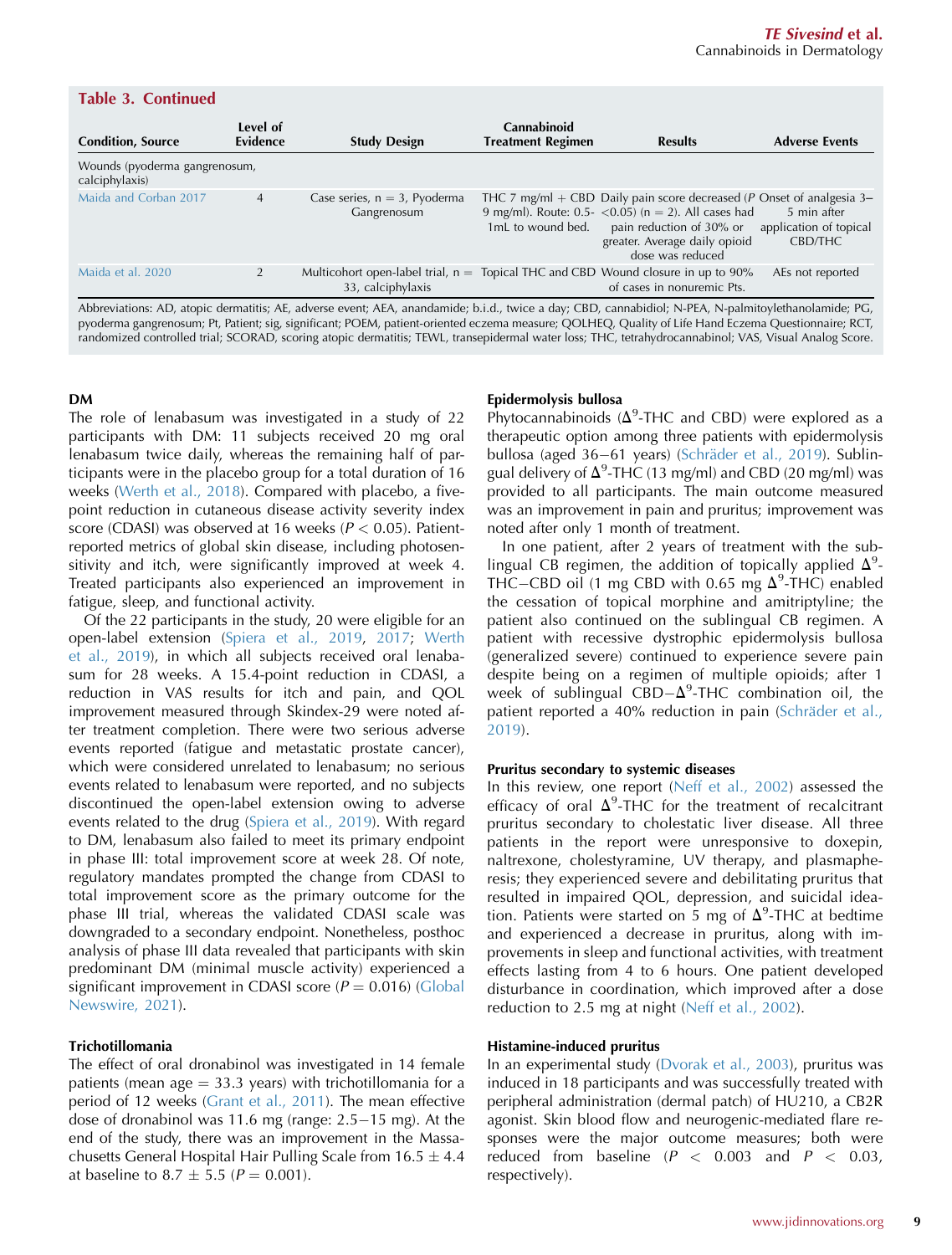#### EFFICACY OF TOPICAL CBS

The effectiveness of topical CBD, N-PEA, and  $\Delta^9$ -THC was reported for the following conditions: chronic and uremic pruritus, postinflammatory scars, ulcers secondary to pyoderma gangrenosum and calciphylaxis (uremic and nonuremic types), epidermolysis bullosa, psoriasis vulgaris, and dermatitis (atopic, asteatotic, and seborrheic).

#### Atopic dermatitis

The efficacy of topical CBs for dermatitis treatment was reported six times ([Cocchiara et al., 2019](#page-12-4); [Eberlein et al., 2008](#page-13-1); [Maghfour et al., 2020;](#page-13-17) [Palmieri et al., 2019;](#page-13-34) [Pulvirenti et al.,](#page-13-35) [2007;](#page-13-35) [Yuan et al., 2014](#page-13-3)). A total of 60 female participants with asteatotic eczema experienced an improvement in scaling, dryness, and itch ( $P < 0.05$ ) after the use of topical N-PEA and AEA ([Yuan et al., 2014\)](#page-13-3). Similar findings were reported among 21 subjects [\(Maghfour et al., 2020](#page-13-17); [Palmieri](#page-13-34) [et al., 2019\)](#page-13-34) with atopic dermatitis when treated with a 1% CBD infusion gel and ointment. There was an improvement in transepidermal water loss ( $P < 0.001$ ) and PASI score ( $P <$ 0.001) after a treatment period of 3 months ([Palmieri et al.,](#page-13-34) [2019\)](#page-13-34) and in the patient-oriented eczema measure score from 16 to 8.1 ( $P < 0.007$ ) [\(Maghfour et al., 2020](#page-13-17)) at 2 weeks. In the same study ([Maghfour et al., 2020\)](#page-13-17) in which authors assessed the emotional burden of atopic dermatitis using the Quality of Life Hand Eczema Questionnaire (QOLHEQ), a significant reduction in the emotional domain of the QOL-HEQ was noted after treatment completion (20.9  $\pm$  2.06 vs.  $8.37 \pm 1.609$ ,  $P < 0.004$ )

Topical adelmidrol, an analog of N-PEA, appeared effective for the treatment of pediatric atopic dermatitis [\(Pulvirenti](#page-13-35) [et al., 2007](#page-13-35)). After a treatment course of 4 weeks, all participants experienced a significant improvement in pruritus and erythema; 16 (80%) experienced clinical resolution.

[Eberlein et al. \(2008\)](#page-13-1) assessed the efficacy of topical N-PEA in a large dataset of 2,456 patients (aged  $21.2 \pm 17.8$  years; 65% female). Participants from various geographic locations received topical N-PEA with a mean treatment duration of 38 days. All subjects experienced symptom improvement of at least 70% in the following domains: dryness, excoriation, lichenification, scaling, erythema, and pruritus ( $P < 0.01$ ).

#### Psoriasis vulgaris

Six patients with psoriasis ([Friedman et al., 2020](#page-13-38); [Palmieri](#page-13-34) [et al., 2019](#page-13-34)) were treated with topical CBD (n = 5) or  $\Delta^9$ -THC ( $n = 1$ ). All patients had a resolution of psoriasis plaques. Patients treated with topical CBD had an overall improvement in PASI score on day 90 ( $P < 0.001$ ).

#### Scalp psoriasis and seborrheic dermatitis

[Vincenzi et al. \(2020\)](#page-13-39) investigated CBD oil (0.075%) as a treatment for scalp psoriasis ( $n = 22$ ) and scalp seborrheic dermatitis ( $n = 28$ ). Efficacy was assessed using trichoscopy at baseline and on day 14. There was a reduction in arborizing vessel/twisted capillary inflammation and scaling by day 14 (2.3 vs. 0.5,  $P < 0.001$ ). Symptoms of itching and burning were also reduced from 6.9 to 1.3 for scalp psoriasis and from 4.5 to 1.0 for seborrheic dermatitis (both with  $P <$ 0.0001).

#### Calciphylaxis

In a multicohort open-label trial ([Maida et al., 2020\)](#page-13-45), 32 participants with calciphylaxis, not caused by uremia, received topical CBD (3.75 mg/ml) and minimal  $\Delta^9$ -THC (<1 mg per day), which was applied to wound beds and periwound tissues. Wound closure was achieved in 90% of cases after 1 year of treatment. There was only one patient in the trial with uremic calciphylaxis located on the bilateral lower legs; this patient experienced an increase in granulation tissue (58% on the left and 78% on the right leg wound) with an overall reduction in wound size by 9% on the left and 5% on the right. No localized or systemic effects were reported; however, the patient expired owing to coexisting heart disease.

#### Pyoderma gangrenosum

Topical combined CBD $-\Delta^9$ -THC appears to be effective for pain relief in patients with pyoderma gangrenosum. Three patients achieved symptomatic relief of pain ( $P < 0.05$ ), with an overall pain reduction of 30% [\(Maida and Corban, 2017\)](#page-13-44).

#### Idiopathic pruritus

Topical N-PEA solution was assessed as a therapy for chronic pruritus secondary to xerosis in 100 participants (mean age  $=$ 56 years; range  $= 18-83$  years; 56 female subjects) [\(Visse](#page-13-37) [et al., 2017](#page-13-37)). After 2 weeks of twice-daily use, there was a significant improvement in VAS-measured pruritus ( $P <$ 0.001). However, in both the treated and control groups, 13 individuals reported worsening of pruritus, stinging, scaling, and erythema.

#### Pruritus secondary to systemic disease

Uremic pruritus secondary to renal disease can be debilitating and often represents a therapeutic challenge. In a trial conducted by [Szepietowski et al. \(2005\)](#page-13-36), 21 subjects were instructed to apply topical N-PEA/AEA cream twice a day. After a 3-week course of treatment, there was a significant reduction in pruritus ( $P < 0.0001$ ); eight subjects (38.1%) had complete resolution of pruritus [\(Szepietowski et al., 2005\)](#page-13-36).

Topical N-PEA was also explored for pruritus secondary to the following conditions: cholestasis due to hepatitis C  $(n =$ 1), pruritus due to limited scleroderma (CREST [calcinosis, Raynaud phenomenon, esophageal dysmotility, sclerodactyly, and telangiectasia] syndrome) ( $n = 1$ ), and aquagenic pruritus ( $n = 2$ ) (Stä[nder et al., 2006\)](#page-13-2). Subjects were instructed to apply the N-PEA test product on a daily basis, with treatment ranging from 2 weeks to 6 months. No improvement was noted among patients with cholestasis or aquagenic pruritus.

#### Prurigo nodularis and lichen simplex chronicus

Prurigo nodularis and lichen simplex are chronic skin conditions in which pruritus is the hallmark symptom. In a study on these conditions (Stӓnder et al., 2006), topical N-PEA was used for an average of 7.6 weeks among participants with prurigo nodularis ( $n = 13$ , VAS: 6.6 for baseline vs. 3.3 after treatment). However, four (30.7%) subjects were unresponsive to topical N-PEA. Two patients with lichen simplex chronicus were instructed to apply topical N-PEA for a 3 week course; subjects achieved a significant improvement in pruritus (VAS = 8.5 at baseline, VAS = 0 at end of treatment) (Stӓnder et al., 2006).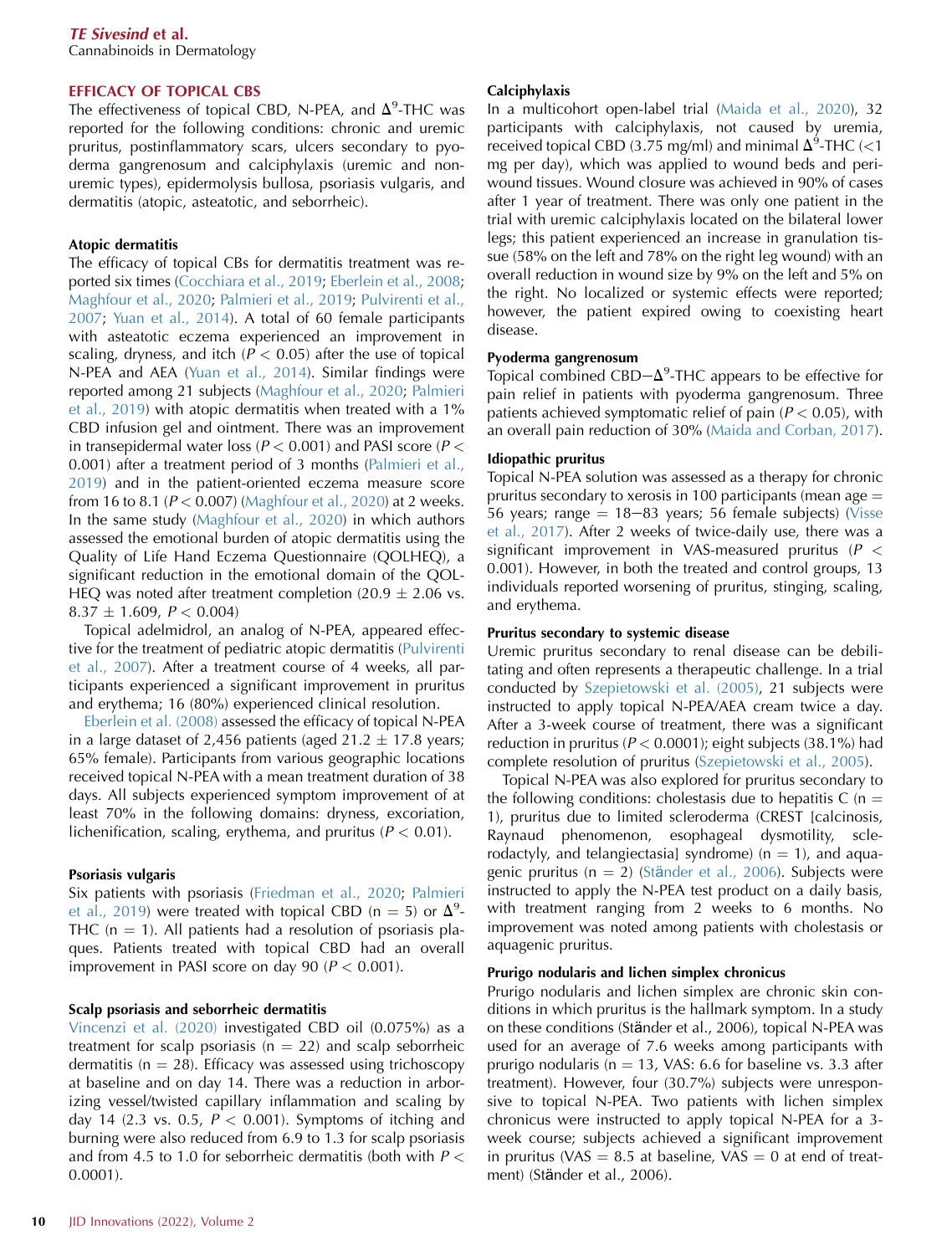#### Epidermolysis bullosa

Topical CBD was investigated in two reports ([Chelliah et al.,](#page-12-6) [2018;](#page-12-6) [Eberlein et al., 2008\)](#page-13-1) with six pediatric patients (aged 6 months to 10 years). All patients experienced a reduction in blisters by at least 50%, with improved wound healing and decreased use of opioid analgesics.

#### ADVERSE EFFECTS OF TOPICAL CBS

Topical CBs have shown a significantly lower side effect profile than oral CBs. For topical CBs, adverse events were reported in nine subjects receiving topical N-PEA who experienced at least one of the following: stinging, erythema, and/or burning after application.

#### ADVERSE EFFECTS OF ORAL CBS

All patients treated with lenabasum experienced at least one adverse event, including mild fatigue, dizziness, and upper respiratory tract infection. DM flare was reported in two participants. One patient experienced a disturbance in coordination after administration of oral 5 mg dronabinol, which resolved with a 50% dose reduction.

<span id="page-12-3"></span>This systematic review sought to examine the present use of CB-based products in dermatology. Analysis of the included research revealed that the application of CBs has been studied for 13 different dermatologic conditions, with systemic sclerosis and DM investigated most extensively.

Current evidence highlights the use of topical CBs in the treatment of pruritus, reduction of erythema, and enhanced wound healing. These clinical effects rely on CBs ability to inhibit the production of proinflammatory cytokines and modulate the immune system.

Findings from the available published data, although relatively scarce, highlight the promising results of CBs for the treatment of various dermatologic conditions. Despite the expanding body of evidence relating to the applicability and efficacy of CBs, there continue to be significant knowledge gaps. This review confirmed that existing evidence from high-quality studies (particularly RCTs) remains limited. Further clinical studies pertaining to the therapeutic dosage and long-term safety of both topical and oral CBs are highly warranted. Physicians who prescribe CBs should be aware of the systemic effects reported in the literature and bear in mind that long-term safety data exist primarily for the selective CB2R agonists only.

In addition, clinical trials investigating autoimmune skin conditions such as scleroderma and DM should be mindful of the necessity for ongoing immunosuppression in potential study participants and ethical implications related to the fact that systemic disease negates the possibility of a placebo-only group. Such trials should be designed with an eye toward including outcomes that allow for tapering of prednisone and the inclusion of participants who are on stable background doses of immunosuppressive medications.

#### LIMITATIONS

A significant limitation of our review is the small number of RCTs available for inclusion, resulting in a greater proportion of lower-level evidence obtained from case reports or case series. Selection bias may also have affected this review because positive outcomes are more likely to be published.

In conclusion, both oral and topical CBs appear to be promising therapies for the treatment of various inflammatory and autoimmune skin disorders. Despite limited studies, the compilation of current evidence from the published literature supports the utility of topical and systemic CBs for the treatment of primary inflammatory skin disorders such as DM, diffuse cutaneous systemic sclerosis, atopic dermatitis, leg ulcers, and epidermolysis bullosa. In addition, thoughtfully designed RCTs are warranted to provide the necessary evidence base to support the use of CBs for the treatment of these dermatologic conditions. Studies should aim to control for confounders that may affect outcomes, such as the use of ongoing immunosuppressive agents and the potential anxiolytic properties of CBs, which could influence patientreported outcomes. The minimal side effect profiles associated with CBs, particularly with topicals, are an important attribute and further encourage additional studies to support the application of CBs in dermatology practice.

#### **ORCIDs**

Torunn E. Sivesind: <http://orcid.org/0000-0003-4805-0632> Jalal Maghfour: <http://orcid.org/0000-0002-1121-2709> Hope Rietcheck: <http://orcid.org/0000-0002-4724-9570> Kevin Kamel: <http://orcid.org/0000-0001-7284-0584> Ali S. Malik: <http://orcid.org/0000-0002-5828-2974> Robert P. Dellavalle: <http://orcid.org/0000-0001-8132-088X>

#### AUTHOR CONTRIBUTIONS

Conceptualization: TES, RPD; Data Curation: TES, JM, HR; Investigation: TES, JM, HR; Methodology: TES, JM, HR; Supervision: RPD; Validation: TES, JM, HR; Writing - Original Draft Preparation: TES, JM; Writing - Review and Editing: TES, JM, KK, ASM, RPD

#### CONFLICT OF INTEREST

RPD is editor in chief of the Journal of Medical Internet Research (JMIR) Dermatology, a joint coordinating editor for Cochrane Skin, a dermatology section editor for UpToDate, a social media editor for the Journal of the American Academy of Dermatology, and a podcast editor for the Journal of Investigative Dermatology. He is a coordinating editor representative on Cochrane Council. TES is an editorial board member-at-large for JMIR Dermatology. The remaining authors state no conflict of interest.

#### ACKNOWLEDGMENTS

RPD receives editorial stipends (American Academy of Dermatology and Journal of Investigative Dermatology), royalties (UpToDate), and expense reimbursement from Cochrane Skin. TES, United States receives fellowship funding (Pfizer Global Medical Grant [58858477] Dermatology Fellowship 2020, principal investigator: RPD) and fees for serving as a medical advisor and investigator for Antedotum. The remaining authors have no disclosures to report. No funding was received for this work.

#### <span id="page-12-0"></span>**REFERENCES**

- <span id="page-12-2"></span>[Basu S, Ray A, Dittel BN. Cannabinoid receptor 2 is critical for the homing](http://refhub.elsevier.com/S2667-0267(22)00001-7/sref1) [and retention of marginal zone B lineage cells and for efficient T-inde](http://refhub.elsevier.com/S2667-0267(22)00001-7/sref1)[pendent immune responses. J Immunol 2011;187:5720](http://refhub.elsevier.com/S2667-0267(22)00001-7/sref1)-[32.](http://refhub.elsevier.com/S2667-0267(22)00001-7/sref1)
- <span id="page-12-1"></span>[Burstein S. Molecular mechanisms for the inflammation-resolving actions of](http://refhub.elsevier.com/S2667-0267(22)00001-7/sref2) [Lenabasum. Mol Pharmacol 2021;99:125](http://refhub.elsevier.com/S2667-0267(22)00001-7/sref2)-[32](http://refhub.elsevier.com/S2667-0267(22)00001-7/sref2).
- <span id="page-12-6"></span>[Caterina MJ. TRP channel cannabinoid receptors in skin sensation, homeo](http://refhub.elsevier.com/S2667-0267(22)00001-7/sref3)[stasis, and inflammation. ACS Chem Neurosci 2014;5:1107](http://refhub.elsevier.com/S2667-0267(22)00001-7/sref3)-[16](http://refhub.elsevier.com/S2667-0267(22)00001-7/sref3).
- <span id="page-12-4"></span>[Chelliah MP, Zinn Z, Khuu P, Teng JMC. Self-initiated use of topical canna](http://refhub.elsevier.com/S2667-0267(22)00001-7/sref4)[bidiol oil for epidermolysis bullosa. Pediatr Dermatol 2018;35:e224](http://refhub.elsevier.com/S2667-0267(22)00001-7/sref4)-[7](http://refhub.elsevier.com/S2667-0267(22)00001-7/sref4).
- <span id="page-12-5"></span>[Cocchiara E, Spinella A, Magnani L, Lumetti F, Palermo A, Balocchi G, et al.](http://refhub.elsevier.com/S2667-0267(22)00001-7/sref5) [AB0645 cannabinoids in the treatment of pain related to systemic sclerosis](http://refhub.elsevier.com/S2667-0267(22)00001-7/sref5) [skin ulcers: our experience \[abstract\]. Ann Rheum Dis 2019;78:1784](http://refhub.elsevier.com/S2667-0267(22)00001-7/sref5).
- [Dvorak M, Watkinson A, McGlone F, Rukwied R. Histamine induced re](http://refhub.elsevier.com/S2667-0267(22)00001-7/sref6)[sponses are attenuated by a cannabinoid receptor agonist in human skin.](http://refhub.elsevier.com/S2667-0267(22)00001-7/sref6)